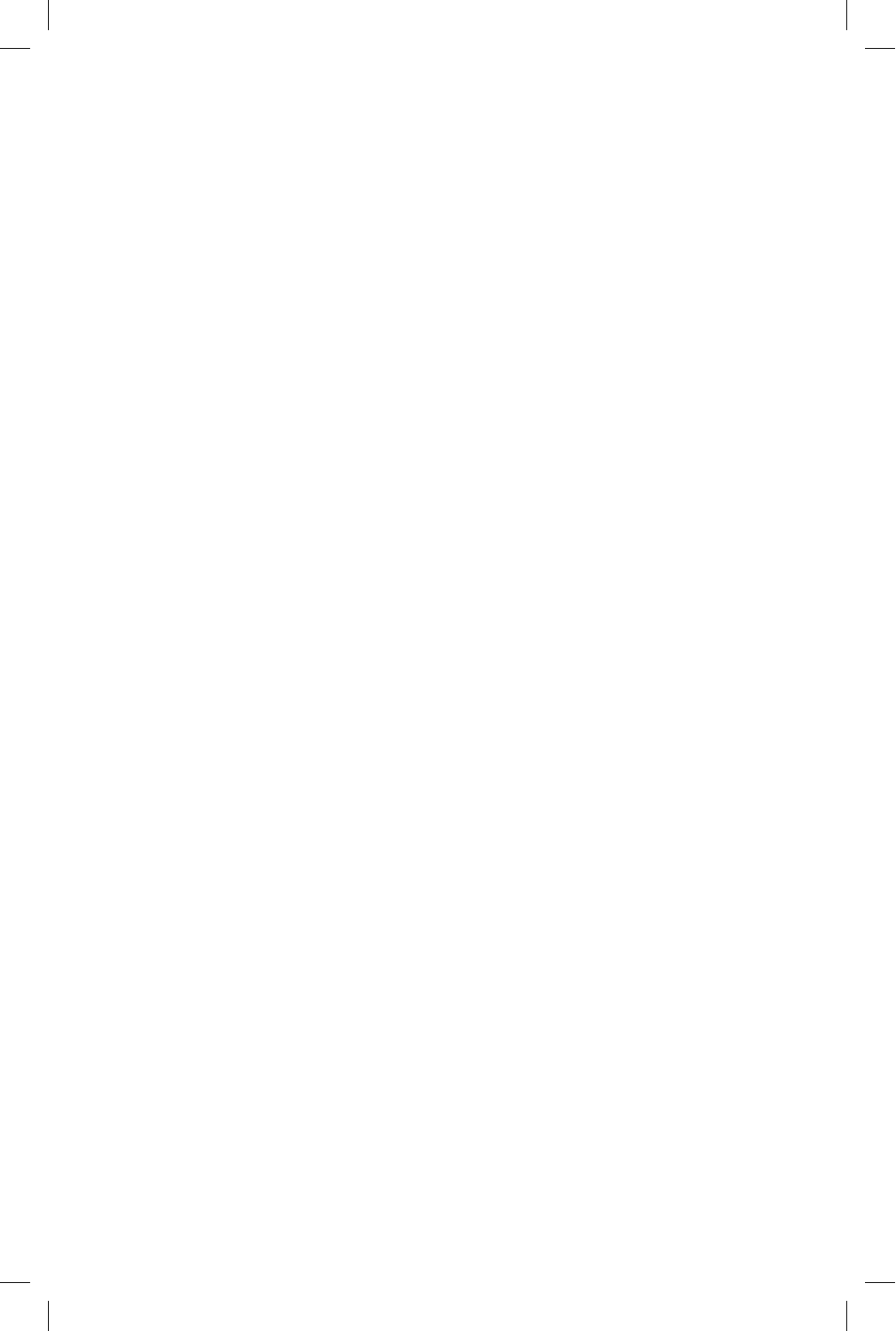# **INDEX SAHARA LIQUID FUND**

| 2. |    |
|----|----|
| 3. |    |
| 4. |    |
| 5. |    |
| 6. | 14 |
| 7. |    |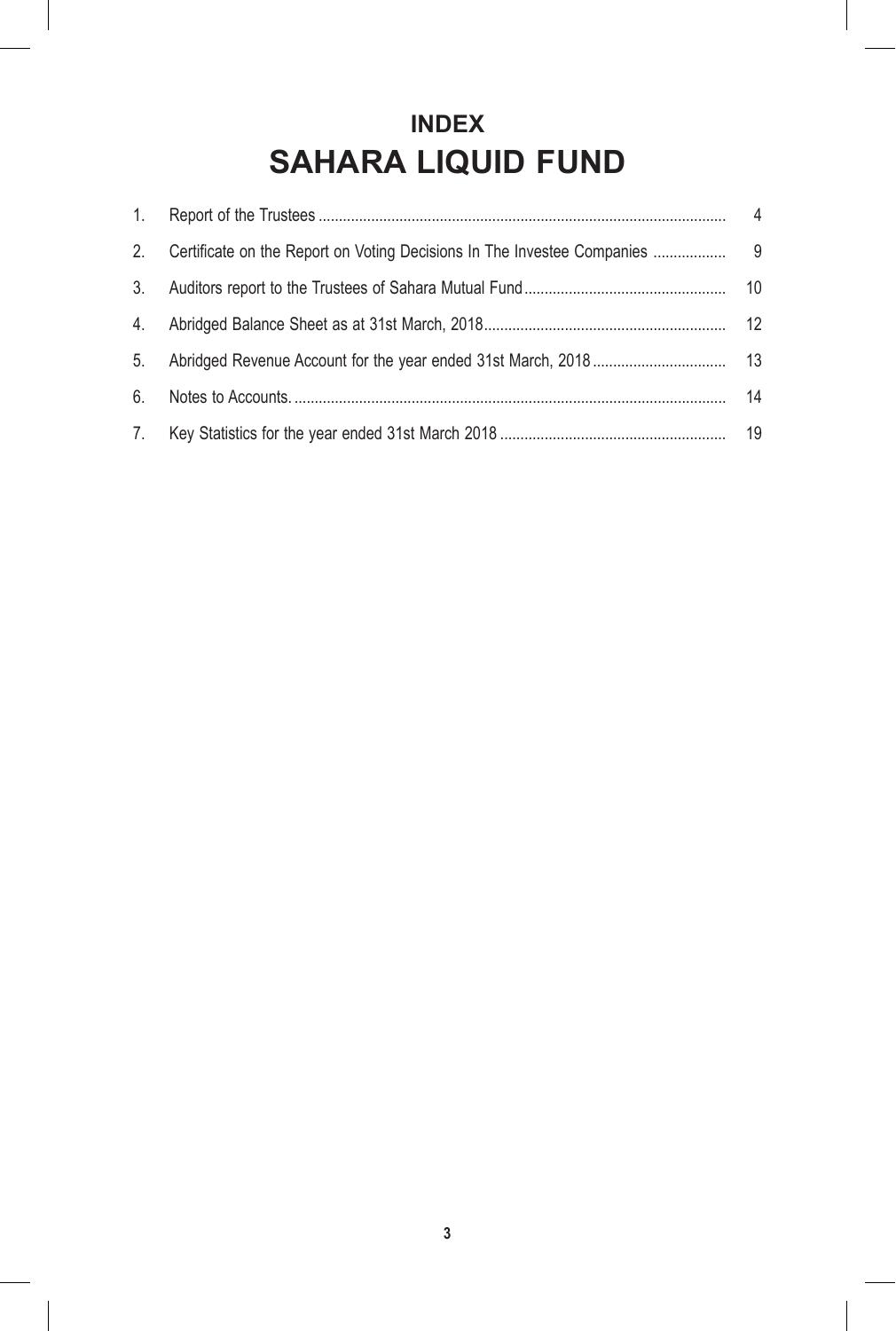# **REPORT OF THE TRUSTEES**

We are pleased to present before you the ANNUAL REPORT of SAHARA MUTUAL FUND for the year ended March 31, 2018.

#### **Overview of Debt Markets in 2017-18**

Goods and Services Tax (GST) came into effect from 1 July 2017. Total revenue collections under GST between August<br>2017 and March 2018 was at ₹ 7.19 lakh crores, on an average ₹ 89,885 crores monthly, while the government

In FY18, the government securities yield on 10 year paper rose by 77 bps from the average vield of 6.85% in Apr'17 to 7.62% in Mar'18. During the year, the yields ranged between 6.41% and 7.91% with an average yield being at 6.93%. While the average yields for 91-days T-Bills were at 6.17%, 180-days was 6.28% while that of 364 days was 6.35%

FII Investments:- During the financial Year 17-18, FII invested a total of 1,20,585 crores, March being the only month wherein  $\bar{\tau}$  9.043 crores was pulled out.

On Fiscal :- For the fiscal year 2017-18, the central government borrowings stood at  $\bar{z}$  5.88 lakh crores,  $\bar{z}$  57,000 crores or 9% lower than the borrowings of FY17. The borrowing in FY18, however, was higher than that during the fiscal years FY12- FY16. In FY18, the average borrowing cost for the central government was at a 7 year low of 7.08% and was 9 bps lower<br>than the average yield of auctions in FY17. State government borrowings aggregated ₹ 3.61 lakh crores i borrowed the highest at  $\bar{\tau}$  42,502 crores. Overall the average yield on SDL in FY18 was 7.6%, 6 bps higher than the average yield of FY17.

The total corporate bonds aggregated to ₹ 6.44 lakh crores, which was 12% lower than the issuances in the previous fiscal,<br>there has been a substantial decline of 83% in public issues in FY18 compared with that in FY17 (₹ the previous year ( $\bar{\tau}$  18.83 lakh crores in FY17).

#### Some Key Events:

= Base rate change of IIP and WPI-May 12:- To capture structural changes in the economy and improve the quality and<br>representativeness of the indices and to align the indices with the base year of other macroeconomic indic Gross Domestic Product (GDP), the base year of the all-India Index of Industrial Production (IIP) and All-India WPI has been revised from 2004-05 to 2011-12.

= In order to align the ceiling on the SLR holdings under HTM category with the mandatory SLR, it was decided to reduce the ceiling from 20.5 per cent to 19.5 per cent in a phased manner, i.e. 20 per cent by December 31, 2017 and 19.5 per cent by March 31, 2018.

= Recapitalization of Public Sector Banks (PSBs): October 24 Government announced a  $\bar{\tau}$  2.11 lakh crores capital infusion for public sector banks to provide some relief to banks which are mounted by NPA's, the capital infusion is to be spread out over period of two years. The infusion was to be done by Government which will buy ₹ 18,000 crores shares of public sector banks through budgetary allocations; Public sector banks which will raise ₹ 58,000 crores from the market through share<br>sale and the remaining is to be raised through "Bank Recapitalization Bond" for an amount of ₹ 1,35,0

=On 27th March, Government announced it will raise  $\bar{\tau}$  2.88 trillion by selling bonds in the six months to 30 September, about 48% of its budgeted amount for the full fiscal year. This is the lowest first-half borrowing in the last 10 years in percentage terms. It also expects to borrow around ₹ 50,000 crores less than its ₹ 6.05 trillion market borrowing plan announced in the<br>budget for the year starting 1 April by reducing bond buybacks and increasing its borrowing from Fund (NSSF). The lower supply of securities, along with issuance of floating rate bonds (FRBs) and reduction in share of 10-14 year maturity bonds to 29% from 50% previously was positive for the market as yields touched 7.33%.

Inflation: The reason for rise in CPI inflation during the year can be attributed to surge in food, crude oil price and Implementation of HRA. Implementation of GST has not seen any significant impact on inflation. Annual Inflation touched a high of 5.21% in December 2017. CPI inflation excluding food and fuel remained unchanged at 5.2 per cent for the third consecutive month in February, after rising from its trough in June 2017.

Monetary Policy: In 2017, RBI shitted the monetary policy stance to neutral from accommodative and maintained it throughout<br>the year. Subsequently the LAF corridor was narrowed to 25 bps and SLR was reduced to 19.50%. RBI draining the excess liquidity in the system. The repo rate was reduced to 6.00% following the low GDP data for the Q1 FY18.

FOMC Monetary Policy Decisions: Federal Reserve increased the fed funds rate by 25 bps thrice in 2017 to 1.50% - 1.75% in March. In the September policy, FOMC also decided to start unwinding their huge stimulus programme and sell off its \$4.5 trillion balance sheet in October, initially by just \$10bn per month.

#### **Overview of Equity Markets in 2017-18**

Nifty rose over 10.25% in the financial year 2018 amid global and domestic headwinds. The rally, which we saw, was largely led by strong global and domestic liquidity. FY18 was marked by uncertainty on account of the fallout of demonetization<br>and implementation of GST, this year will be about finally some semblance of recovery on corporate ear economic growth on the one hand and a rough political calendar and global volatility on the other.

Year also saw some structure changes in calculation of scheme performance as well as re-categorizing mutual fund schemes. From Feb 1,2018 mutual fund schemes are mandated by SEBI to use Total Return Index or TRI to benchmark their performance. The shift from plain vanilla index to TRI is supposed to give a clearer picture of the scheme performance versus its benchmark. While re-categorizing SEBI objective was to create uniformity in the characteristics of similar types of schemes; enhance transparency & standardize disclosure requirements; Group & name mutual fund schemes based on investors underlying investment objectives; offer flexibility to investors on the nature of investments & risk exposure.

Diamond merchant Mr. Nirav Modi and an Indian state-owned lender, Punjab National Bank has been in news headlines during last quarter of FY18. This banking fraud not only raised concerns about the Indian banking sector but also affect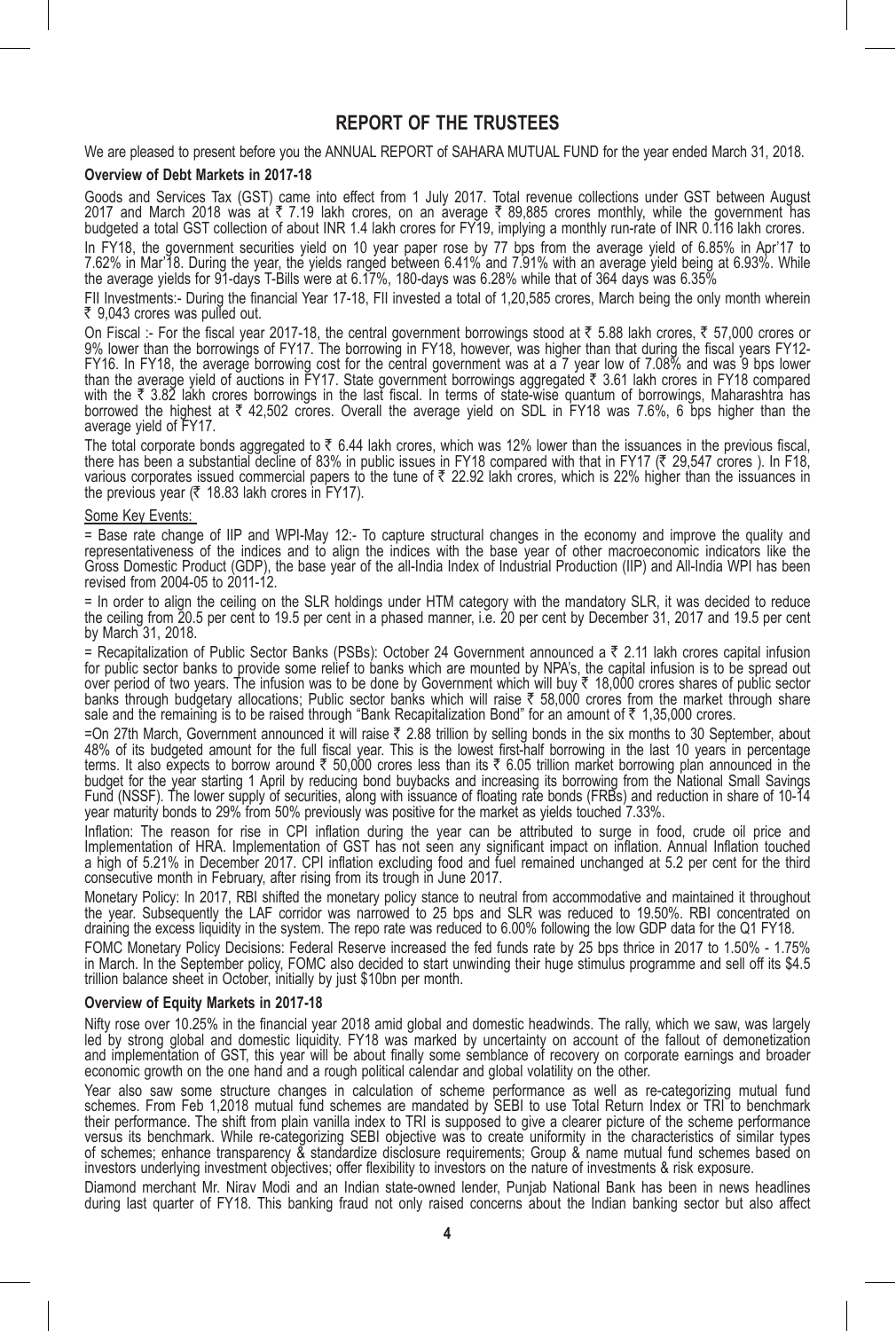India's \$60 billion jewelry industry now faces tighter access to credit & more stringent auditing. From bank and jewelry shares to public trust, everything seems shaken & result in slowdown and confusion in jewelry industry.

Financial year 2018 will also know for raising money via IPOs. Indian companies garnered ₹ 84,357 crores through initial share sales in 2017-18 vis a vis ₹ 29,050 crores during 2016-17. Small and medium enterprises (SMEs) raised around ₹ 2,155 crores<br>through initial public offerings in 2017-18. A total of 148 companies got listed with initial pu crores in the last fiscal compared to 80 firms which tapped the IPO route to garner  $\bar{\tau}$  810 crores in 2016-17.

The year will be remembered for corporate governance issue at Infosys Ltd which resulted in exit of tech star`s CEO Mr.Vishal Sikka.

In October, 2017, the government had said it will infuse  $\bar{\tau}$  2.11 lakh crores in state-run banks based on efficiency and merit parameters along with number of highway/road projects at an estimated cost of  $\bar{z}$  7 lakh crores.

Equity Market: Markets hit an all-time high earlier in January 2018 and from there on a series of events including the Union Budget, rate hike fears in the US, trade wars and President Trump's twitter account and an annual sell off in March have resulted in a significant correction especially in midcaps. At the worst we saw over 10% correction in the Nifty and 15% correction in the Nifty Midcap 100 index in a short span of 45 days from end Jan till mid-March 2018. We have now recovered from the lows and market focus is squarely now on the earnings season for the year ended March 31, 2018.

Foreign Portfolio Investors (FPIs) were net buyer of equities in FY18. They bought lesser equities worth  $\bar{z}$  215.06 billion in  $FY18$  compared to  $\bar{x}$  536.96 billion in the previous financial year. Mutual funds were persistent buyers of equities in  $FY18$ . They bought equities worth  $\bar{\tau}$  1414.81 billion in FY18 compared to buying of  $\bar{\tau}$  547.34 billion in the FY17.

#### **1. Scheme Performance, Future Outlook and Operations of Sahara Liquid Fund Returns:**

| Performance as of March 31, 2018                 | vear | Since inception | Inception date  |
|--------------------------------------------------|------|-----------------|-----------------|
| Regular                                          |      |                 | 19/02/2002      |
| Sahara Liquid Fund (%) - Variable Pricing Option | 5.77 | 7.52            | (FPO)(Regular)/ |
| <b>Fixed Pricing Option</b>                      | 5.44 | 6.96            | 17/10/2007      |
| CRISIL Liquid Fund Index (%)                     | 6.84 | 7.39/*NA        | (VPO) (Regular) |
| <b>Direct</b>                                    |      |                 |                 |
| Sahara Liquid Fund (%) - Variable Pricing Option | 5.80 | 7.28            | 01/01/2013      |
| <b>Fixed Pricing Option</b>                      | 5.46 | 7.01            | (Direct)        |
| CRISIL Liquid Fund Index (%)                     | 6.84 | 8.09            |                 |

\* As Index launched on March 31st, 2002. Face Value of Units – Rs.1000/-

The price and redemption value of the units, and income from them, can go up as well as down with the fluctuations in the market value of its underlying investments;

As on March 31, 2018, the scheme had invested 94% in T-Bills and the balance in short term deposits of banks/ cash & cash receivables.

#### **DEBT MARKETS**

Global events are expected to drive market sentiments as geo-political environment continues to be disruptive on wave of anti-globalization and immigration issues. More referendums forcing countries to move out of European Union could lead to more global weakness and uncertainty.

While higher crude oil prices and expectations of stronger U.S. growth coupled with earlier and more aggressive interest rate hikes in the US may impact INR, however, improving domestic macroeconomic indicators and RBI's reasonable foreign exchange reserves may provide some support.

Several factors are expected to accelerate the pace of economic activity in 2018-19: -

\*There are now clearer signs of revival in investment activity as reflected in the sustained expansion in capital goods production and still rising imports,

\*Global demand has been improving, which should encourage exports and boost fresh investment.

\*GDP growth is projected to strengthen from 6.6 per cent in 2017-18 to 7.4 per cent in 2018-19 – in the range of 7.3-7.4 per cent in H1 and 7.3-7.6 per cent in H2 – with risks evenly balanced. (From the April resolution onwards, RBI stated that growth in gross domestic product (GDP) will be used as the headline measure of economic activity.)

On Inflation: As per the April RBI Monetary policy projected CPI inflation for 2018-19 is revised to 4.7-5.1 per cent in H1:2018-<br>19 and 4.4 per cent in H2, including the HRA impact for central government employees, with r

Uncertainties surrounding the baseline inflation path:-

- $\triangleright$  Revised formula for MSP as announced in the Union Budget 2018-19 for kharif crops may have an impact on inflation, although the exact magnitude will be known only in the coming months
- The staggered impact of HRA revisions by various state governments may push headline inflation up
- $\triangleright$  There are also risks to inflation from fiscal slippages at the level of states on account of higher committed revenue expenditure
- Recent volatility in crude prices has imparted considerable uncertainty to the near-term outlook.

RBI is in a watch mode and thus the neutral stance so as to remain fully flexible to raise rates, or to stay put, or to cut rates, as more data becomes available on both domestic and international fronts. We expect the 10 year GSec to be in the range of 7.75%– 8.00% in the short term.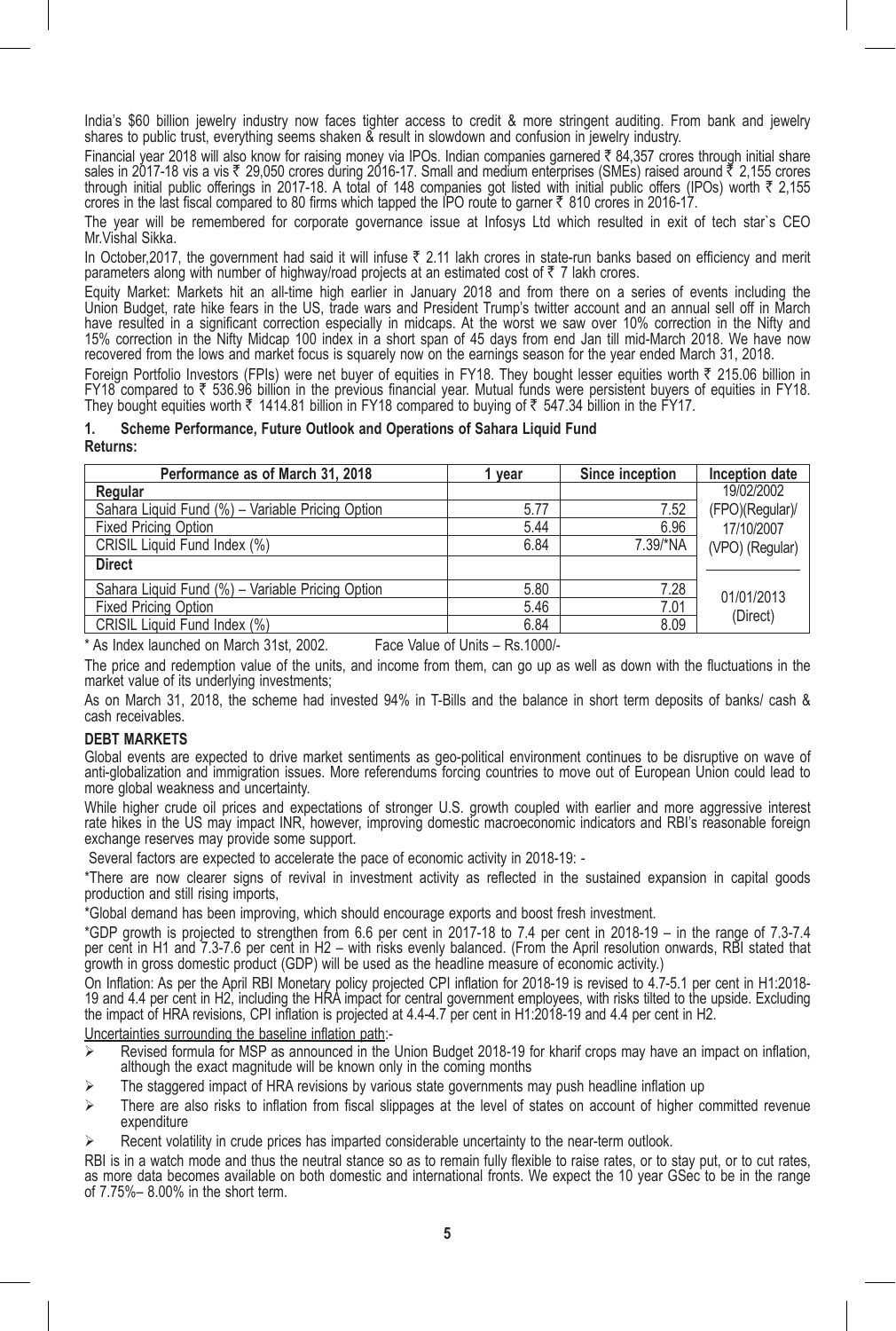#### **EQUITY MARKETS**

FY19 is likely to be volatile year given the steady one side rally seen in FY18. Global events & domestic politics are more likely to dictate market direction. The central banks in developed markets are in process of mopping up excess liquidity<br>which they had infused in the system in their endeavor to revive their economies. Risk aversion is li as the liquidity is sucked in; the interest rates rise is likely to cause flight of capital from emerging markets towards low risk assets like US 10 year bonds.

Domestically, the corporate earnings will hog the limelight and dictate the market movements. As we have already seen the earnings revival in Q2 & Q3FY18 and the further pace in Q4 will decide the near term market direction. Monsoon is expected to be 'normal'; the distribution and the timing across the nation will be keenly watched for the outcome of the kharif harvest.<br>State elections and their outcomes will also have a bearing on the domestic market direction g Rajasthan and Chhattisgarh in Dec.'18 ahead of general elections in May 2019.

Oil prices are trading at their 4 year highs and are likely to trend northwards given the geo-political tensions in Middle<br>East and production cuts put in place by OPEC and non-OPEC nation in the light of rising demand. In consolidating with downward bias in near term.

Large caps are expected to fare better than mid and small caps in near to midterm. In the scenario of volatility, the large caps are looked up as detensive value picks. Hence, the large cap stocks ofter relatively higher degree of revenue and profit<br>certainty and hence are safer investment avenues. The large caps stock prices are less volatile

India growth story has a long way to go; consumption led demand from both rural and urban pockets are going to drive the consumption and discretionary spends.

# **2. Brief Background of Sponsor, Trust and AMC Company**

#### **a. Sahara Mutual Fund**

 Sahara Mutual Fund (SMF) has been established as a Trust by the Trust Deed (amended from time to time) dated 18th July, 1996 in accordance with the Indian Trusts Act, 1882, and duly registered under the Indian Registration Act, 1908, sponsored by Sahara India Financial Corporation Limited ("SIFCL").

 The Trustees have appointed Sahara Asset Management Company Private Limited as the Investment Manager to Sahara Mutual Fund to function as the Investment Manager for all the schemes of Sahara Mutual Fund. Sahara Mutual Fund was registered with SEBI on 1st October, 1996.

 SEBI vide its Order no: WTM/PS/26/IMD/DOF-III/July/2015 dated 28th July, 2015 directed cancellation of "Certificate of Registration" of Sahara Mutual Fund which was to be effective on expiry of six months from the date of the Order. Further, SEBI also directed by the said Order that the Mutual Fund shall not take any new subscription from investors. Accordingly, Sahara Mutual Fund has not taken any new subscription from the investors (including existing investors) in line with the said SEBI order. Sahara Asset Management Company Pvt. Ltd filed an appeal before the Secunties Appellate Tribunal (SAT),<br>Mumbai to set aside the said SEBI order. SAT vide its order dated 9th December 2015 granted an interim sta 2015. However, SAT has granted 6 weeks stay to approach the Hon'ble Supreme Court in the matter. An appeal was filed on 7th September 2017 before the Hon'ble Supreme Court and the appeal was dismissed vide its order dated 23rd October 2017. SEBI vide its letter dated November 17, 2017 directed the cancellation of 'Certificate of registration' would be effective six months from the date of the Hon'ble Supreme Court order dated 23rd October 2017. Sahara Mutual Fund requested SEBI vide its letter dated 15th January 2018 to extend the date of cancellation of 'Certificate of registration' till July 27th, 2018 for giving time for identification of a new sponsor and considering the lock in period of certain unit holders' investments in Sahara Tax gain fund. A new sponsor was identified for Sahara Mutual Fund viz., One Life Capital Advisors Limited. SEBI vide their letter dated 11th April 2018 ordered for winding up all the schemes except Sahara Tax Gain Fund by 21st April 2018. An appeal was filed before SAT for a stay against the SEBI order dated April,11, 2018.In view of the direction of SAT<br>on 26th April 2018 a comprehensive appeal was filed. SAT vide its order dated 3rd May 2018 directe enforce the orders impugned in the two appeals till a decision on new sponsor's application is communicated.

#### **b. Board of Trustees**

 The Board of Trustees comprises of three trustees, Mr S P Srivastava, Mr M R Siddique and Mr.Sanjiv Kapoor. The Board of Trustees is the exclusive owner of the Trust Fund and holds the same in trust for the benefit of the unit holders. The Board of Trustees has been discharging its duties and carrying out the responsibilities as provided in the Regulations and the Trust Deed. The Board of Trustees seeks to ensure that the Fund and the Schemes floated there<br>under are managed by the AMC in accordance with the Trust Deed, the Regulations, directions and guidelines i by the SEBI, the Stock Exchanges, the Association of Mutual Funds in India and other regulatory agencies.

#### **3. Investment Objective of the Scheme.**

 The investment objective is to create a highly liquid portfolio of good quality debt as well as money market instruments with a view to provide high liquidity and reasonable returns to the unit holders, while at all times emphasizing the importance of capital preservation.

#### **4. Significant Accounting Policies:**

 The Balance Sheet and the Revenue Account together with the notes thereon have been prepared in accordance with the accounting policies and standards specified in the Ninth Schedule of the Securities and Exchange Board of India (Mutual Funds) Regulations, 1996 and amendments thereto, as applicable.

## **5. Unclaimed Dividends and Redemptions**

| <b>Scheme Name</b>    | No of Investors | Unclaimed    | No of Investors | Unclaimed                |
|-----------------------|-----------------|--------------|-----------------|--------------------------|
|                       |                 | Dividend (₹) |                 | Redemption (₹)           |
| Sahara Liquid<br>Fund |                 |              | -               | $\overline{\phantom{a}}$ |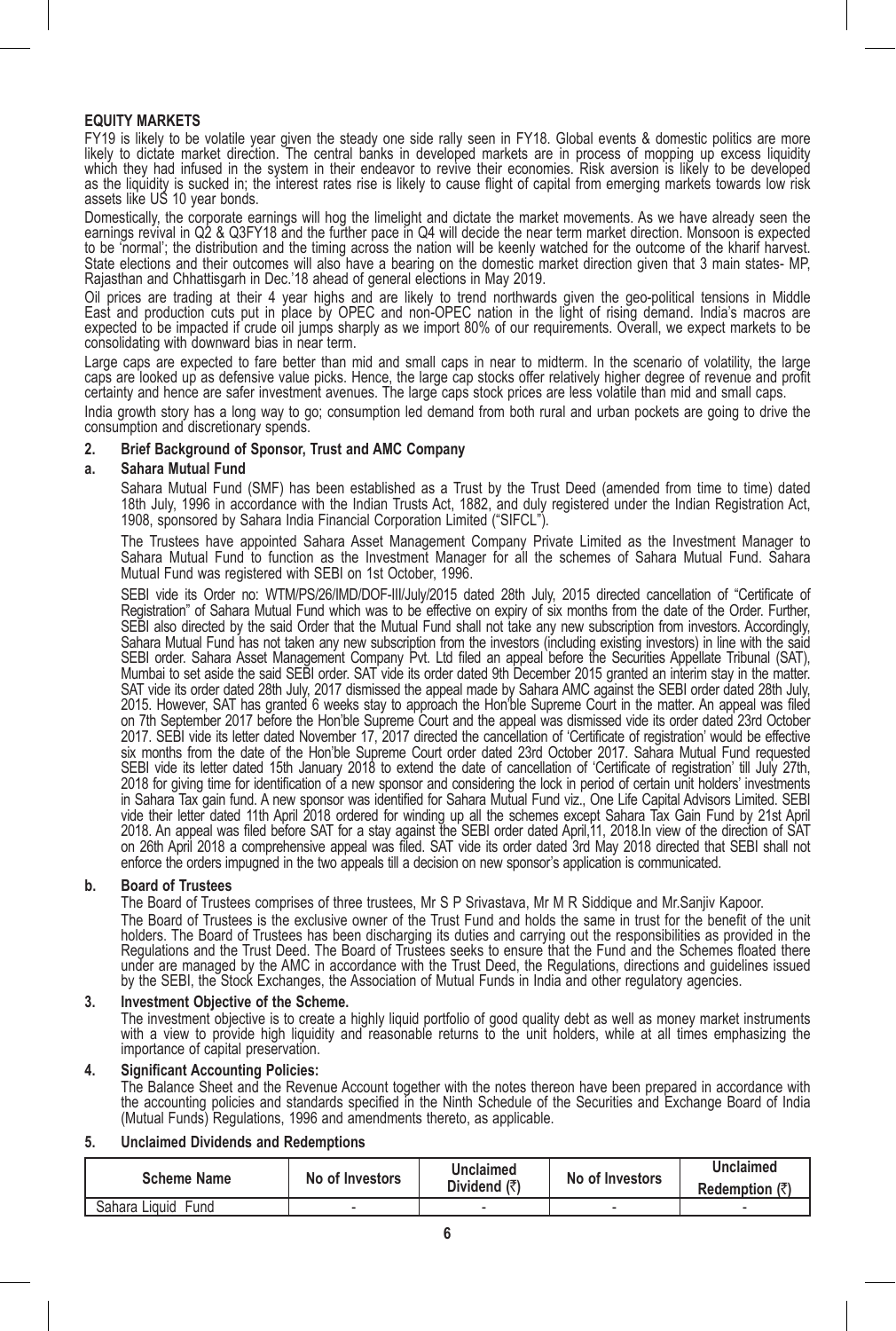# **6. Disclosure of investor complaints for the year 2017-18**

Total Number of Folios under all schemes: 16540

|                   |                                                               |                                                             |                                              | Action on (a) and (b) |                   |                |                       |                         |                 |                 |                |                  |
|-------------------|---------------------------------------------------------------|-------------------------------------------------------------|----------------------------------------------|-----------------------|-------------------|----------------|-----------------------|-------------------------|-----------------|-----------------|----------------|------------------|
|                   |                                                               | $(a)$ No. of                                                | (b) No of                                    |                       |                   | Resolved       |                       |                         |                 |                 | Pending        |                  |
| Complaint<br>Code | Type of<br>Complaint#                                         | Complaints<br>pending<br>at the<br>beginning<br>of the year | complaints<br>received<br>during the<br>year | Within<br>30<br>Days  | $30 - 60$<br>Days | 60-180<br>Days | Beyond<br>180<br>days | *Non<br>Action-<br>able | $0 - 3$<br>mths | $3 - 6$<br>mths | $6-9$<br>mths  | $9 - 12$<br>mths |
| IA                | Non receipt of                                                | $\mathbf{0}$                                                | $\mathbf 0$                                  | $\mathbf{0}$          | $\mathbf{0}$      | 0              | $\mathbf{0}$          | $\mathbf{0}$            | $\mathbf 0$     | $\mathbf{0}$    | $\mathbf 0$    | $\mathbf 0$      |
|                   | Dividend on<br>Units                                          |                                                             |                                              |                       |                   |                |                       |                         |                 |                 |                |                  |
| IB                | Interest on<br>delayed<br>payment of<br>Dividend              | $\mathsf{0}$                                                | $\mathbf 0$                                  | $\overline{0}$        | $\mathbf 0$       | $\overline{0}$ | $\mathbf 0$           | $\mathbf 0$             | 0               | $\mathbf 0$     | $\overline{0}$ | 0                |
| IC                | Non receipt of<br>Redemption<br>Proceeds                      | $\mathsf{0}$                                                | 3                                            | 3                     | 0                 | $\overline{0}$ | $\mathbf 0$           | $\mathbf 0$             | $\mathbf 0$     | $\mathbf 0$     | $\overline{0}$ | 0                |
| $\overline{D}$    | Interest on<br>delayed<br>Payment of<br>Redemption            | $\mathbf 0$                                                 | $\mathbf 0$                                  | $\mathbf{0}$          | $\mathbf{0}$      | $\mathbf{0}$   | $\mathbf 0$           | $\mathbf{0}$            | 0               | $\mathbf{0}$    | $\mathbf{0}$   | 0                |
| II A              | Non receipt of<br>Statement of<br>Account/Unit<br>Certificate | $\mathbf{0}$                                                | $\mathbf{0}$                                 | $\mathbf{0}$          | $\mathbf{0}$      | $\mathbf{0}$   | $\mathbf{0}$          | $\mathbf{0}$            | $\mathbf{0}$    | $\mathbf{0}$    | $\mathbf{0}$   | $\mathbf{0}$     |
| II B              | Discrepancy<br>in Statement<br>of Account                     | $\pmb{0}$                                                   | $\mathbf 0$                                  | $\overline{0}$        | 0                 | $\overline{0}$ | $\mathbf 0$           | $\mathbf 0$             | 0               | $\mathbf 0$     | $\overline{0}$ | 0                |
| II C              | Data<br>corrections<br>in Investor<br>details                 | 0                                                           | $\mathbf{0}$                                 | $\mathbf{0}$          | $\mathbf{0}$      | $\mathbf{0}$   | $\mathbf{0}$          | $\mathbf{0}$            | $\mathbf{0}$    | $\mathbf{0}$    | $\mathbf{0}$   | $\mathbf{0}$     |
| II <sub>D</sub>   | Non receipt of<br>Annual Report<br>/ Abridged<br>Summary      | $\mathbf 0$                                                 | $\mathbf 0$                                  | $\mathbf{0}$          | $\mathbf{0}$      | $\mathbf{0}$   | $\mathbf{0}$          | $\mathbf{0}$            | 0               | $\mathbf{0}$    | $\mathbf{0}$   | 0                |
| III A             | Wrong switch<br>between<br>Schemes                            | $\mathbf{0}$                                                | $\mathbf{0}$                                 | $\mathbf{0}$          | $\mathbf{0}$      | $\overline{0}$ | $\mathbf{0}$          | $\mathbf{0}$            | $\mathbf{0}$    | $\mathbf{0}$    | $\mathbf{0}$   | $\mathbf{0}$     |
| III B             | Unauthorized<br>switch between<br>Schemes                     | 0                                                           | 0                                            | 0                     | $\mathbf 0$       | 0              | 0                     | $\mathbf{0}$            | 0               | $\mathbf{0}$    | 0              | 0                |
| III C             | Deviation<br>from Scheme<br>attributes                        | $\mathbf 0$                                                 | $\mathbf 0$                                  | $\mathbf 0$           | $\mathbf 0$       | $\overline{0}$ | $\mathbf 0$           | $\mathbf{0}$            | $\mathbf{0}$    | $\mathbf 0$     | $\mathbf{0}$   | $\mathbf 0$      |
| III D             | Wrong or<br><b>Excess</b><br>charges/load                     | $\mathbf 0$                                                 | $\mathbf{0}$                                 | $\mathbf{0}$          | $\mathbf{0}$      | $\overline{0}$ | $\mathbf{0}$          | $\mathbf{0}$            | $\mathbf{0}$    | $\mathbf{0}$    | $\overline{0}$ | $\mathbf 0$      |
| III E             | Non updation<br>of changes<br>viz. address,<br>PAN, bank      | 0                                                           | 0                                            | $\mathbf{0}$          | 0                 | 0              | $\mathbf 0$           | $\mathbf 0$             | $\mathbf{0}$    | $\mathbf 0$     | 0              | 0                |
|                   | details.<br>nomination, etc                                   |                                                             |                                              |                       |                   |                |                       |                         |                 |                 |                |                  |
| IV                | Others**                                                      | 0                                                           | 10                                           | 10                    | 0                 | 0              | $\mathbf{0}$          | $\overline{0}$          | 0               | $\mathbf{0}$    | 0              | 0                |

# including against its authorized persons/ distributors/ employees etc.

\*Non actionable means the complaint that are incomplete / outside the scope of the mutual fund Others \*\* (10)

Score Complaints: (8)

a. Not Pertain to Sahara Mutual Fund (6): b. Non-access to repurchase units through DP (1)

c. Contention and Claim towards Fraudulent Redemption of Units (1)

AMC Complaints: (2): a. Contention and Claim towards Fraudulent Redemption of Units (2)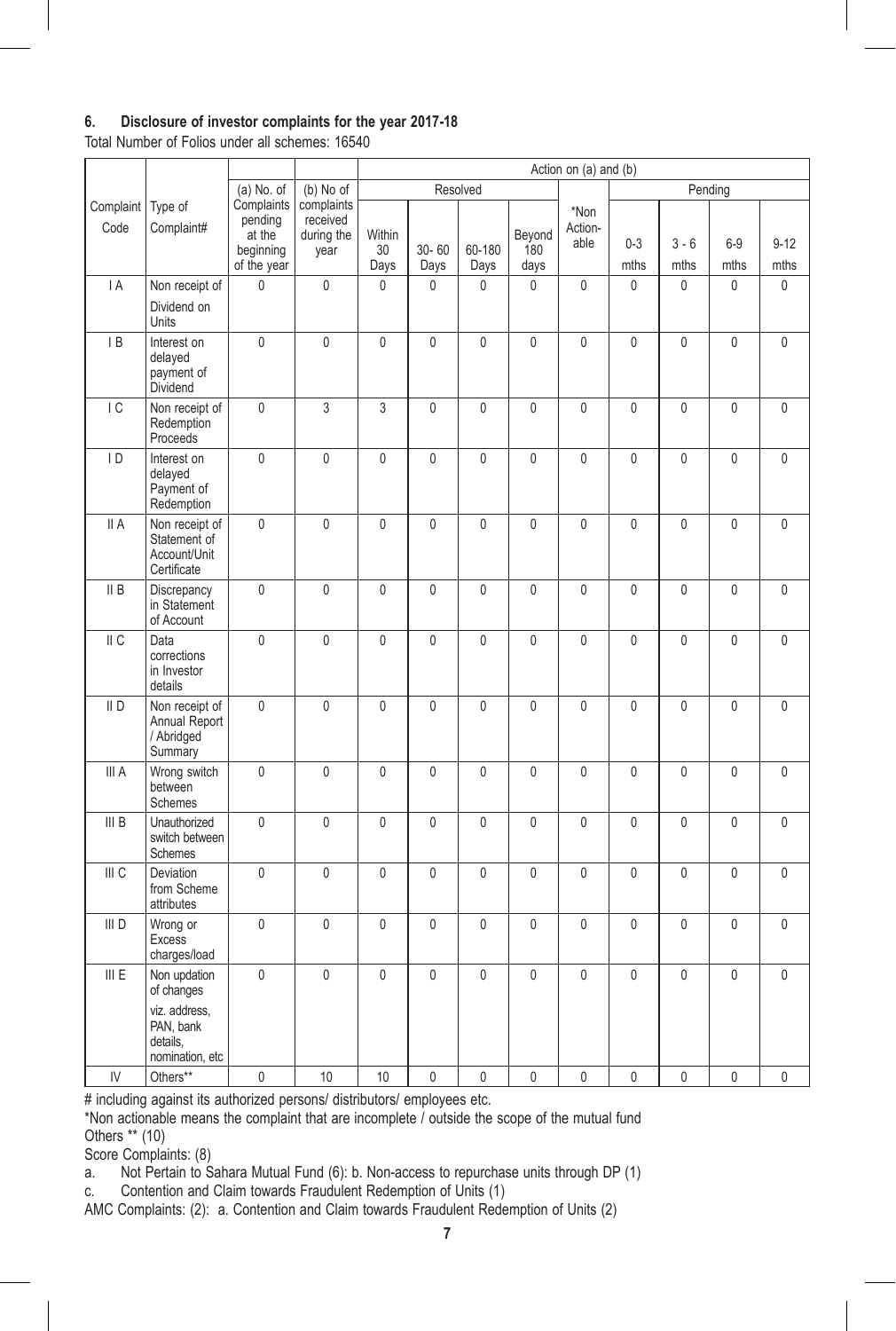#### **7. Role of Mutual Funds in Corporate Governance of Public Listed Companies**

#### **Policy for voting at AGM/EOGM/through E-voting/through Postal Ballot on resolutions recommended by investee companies Introduction**

Sahara Asset Management Company Private Limited acts as an Investment Manager ("The AMC") to the schemes of Sahara Mutual Fund ("Fund"). The general voting policy and procedures being followed by the AMC in exercising the voting rights ("Voting Policy") is given hereunder.

#### **Philosophy and Guidelines of Voting Policy:**

The AMC has a dual responsibility of a prudent Fund Manager investing investors' money as well as of an entity performing the responsibility of protecting the investors' interest. As part of the management of funds, irrespective of the scheme, the AMC ensures that investments are made in companies that meet investment norms. It is expected that the investee company adheres to proper corporate governance standards. The voting policy for the investee companies by the AMC is as under:

The AMC shall deal with voting on case to case basis. For this purpose, the AMC shall review various notices of AGM/ EOGM/Postal Ballot received from the investee companies from time to time and take appropriate voting decision (for, against, abstain) with respect to the each resolution recommended by the management/ shareholders of the companies. The AMC would generally agree with the management of the Investee Company on routine matters, but may object by voting against or abstain, if it believes that it has insufficient information or there is conflict of interests or the interest of the shareholders and /or the unit holders' interests are prejudiced in any manner.

As regards non-routine items, the Fund Manager (Equity)/ Chief Investment Officer (CIO) with assistance of the Equity Research Department and in consultation with the Compliance Officer shall review each of such cases and take a decision to vote. In case the AMC is against any non-routine item, it may decide to attend the meeting and vote against that item. In some other such cases, it may decide to abstain based on one or more of the factors like our small holding in the company, location of the venue of meeting, time/cost involved etc. For these instances, the reasons for non-attendance will be recorded.

As per the decision taken by the AMC, it may depute an authorized person to attend and vote at AGM/EOGM/through E-Voting/ through Postal Ballot appropriately keeping in mind the interest of unit holders. AMC would maintain a record on the AGM/EOGM voting related matters.

#### **Disclosure of Voting policy and Maintenance of Records:**

This Policy on voting at AGM/EOGM/ through e-voting/ through postal ballot and suitable disclosure thereof is available on the website (www.saharamutual.com) of the Mutual Fund.

Note: For details of voting in the AGMs of the investee companies for the financial year 2017-18, unit holders can log on to the website (www.saharamutual.com) of the Fund. Further the said details are also available in the Annual Report of Sahara Mutual Fund for the period 2017-18. The details of voting shall be emailed/sent as and when requested by the unit holders free of cost.

#### **8. Statutory Information.**

- a. The Sponsor is not responsible or liable for any loss resulting from the operation of the Schemes of the Fund beyond their initial contribution of Rs.1 lakh for setting up the Fund.
- b. The price and redemption value of the units, and income from them, can go up as well as down with fluctuations in the market value of its underlying investments.
- c. Full Annual Report is disclosed on the website (www.saharamutual.com) and shall be available for inspection at the Head Office of the Mutual Fund. Present and prospective unit holders can obtain copy of the trust deed, the full Annual Report of the Fund / AMC free of cost.

#### **Acknowledgements**

The Trustees would like to thank all the investors for reposing their faith and trust in Sahara Mutual Fund. The Trustees thank the Securities and Exchange Board of India, the Reserve Bank of India, the Sponsor, and the Board of the Sahara Asset Management Company Private Limited for their support, co-operation and guidance during the period.

We are also thankful to the Auditors, Registrar and Transfer Agents, Custodian, Banks, Depositories, AMFI/NISM Certified Distributors, KYC Registration Agencies and other service providers for their continuous support. The Trustees also appreciate the efforts made by the employees of Sahara Asset Management Company Private Limited and place on record their dedication, commitment and wholehearted support throughout the year.

We look forward for your continued support and assure you of our commitment at all times in managing the schemes of Sahara Mutual Fund.

 **For and on behalf of Sahara Mutual Fund**

Place : Mumbai **Sanjiv Kapoor**<br>
Date : 10<sup>th</sup> July 2018 Date :  $10^{th}$  July, 2018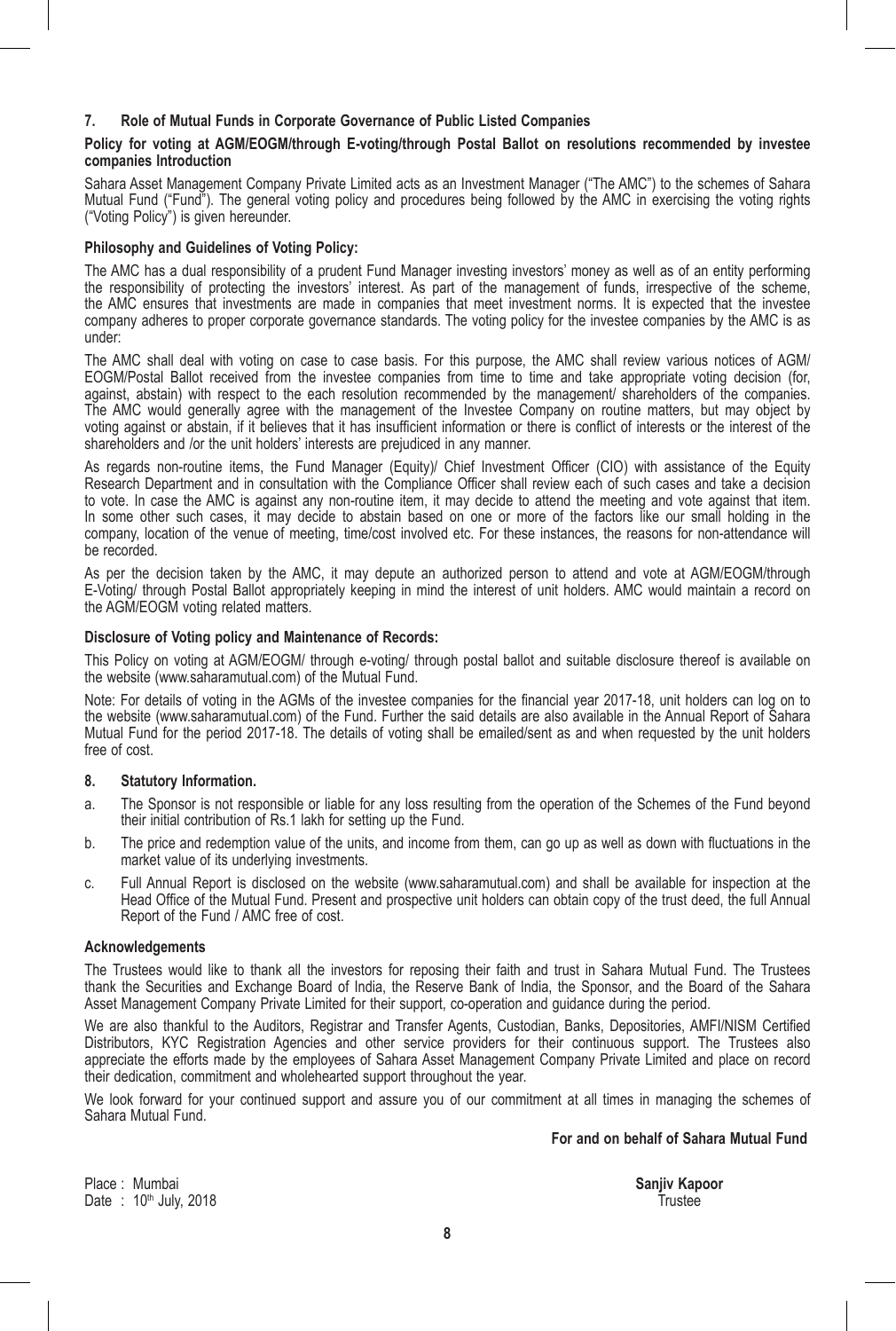# **CERTIFICATE OF THE VOTING REPORTS**

Pursuant to SEBI Circular CIR/IMD/DF/05/2014 dated 24th March, 2014 read with circular ref. SEBI/HO/IMD/DF/  $CIR/P/2016/68$  dated 10<sup>th</sup> August, 2016, we have been appointed as "Scrutinizer" in terms of Rule 20(3)(ix) of Companies (Management and Administration) Rules, 2014 to certify the voting reports exercised by Sahara Asset Management Company Private Limited for the financial year ended 31st March, 2018.

We hereby report as under:

- 1. We have verified the voting disclosures made by Sahara Asset Management Company Private Limited (the company) on the basis of the data obtained from the custodians.
- 2. On the basis of the said data, the Company was required to exercise its votes on 607 agenda items for the year under review and its voting was as under:

| Voting For/Against/Abstained | No. of Agenda Items |
|------------------------------|---------------------|
| <b>FOR</b>                   | 605                 |
| <b>AGAINST</b>               |                     |
| ABSTAINED                    |                     |
| <b>TOTAL</b>                 | 607                 |

3. On the basis of documentation maintained by the Company, we hereby certify that it has provided a brief rationale for the voting exercised by it and the same is in accordance with the voting policy approved by the Board of Trustees of Sahara Mutual Fund.

This certificate is being issued for submission to the Board of Trustees of Sahara Mutual Fund and to be disclosed in the Annual Report and website of Sahara Mutual Fund in terms of the cited circular CIR/IMD/DF/05/2014 dated 24th March, 2014 read with circular ref SEBI/HO/IMD/DF/CIR/P/2016/68 dated 10th August, 2016.

For **ASHISH O. LALPURIA & CO.**

*Practising Company Secretaries*

Sd/-

**(Ashish O. Lalpuria)** Proprietor FCS:9381 CP: 11155

Place : Mumbai Date: 21<sup>st</sup> May, 2018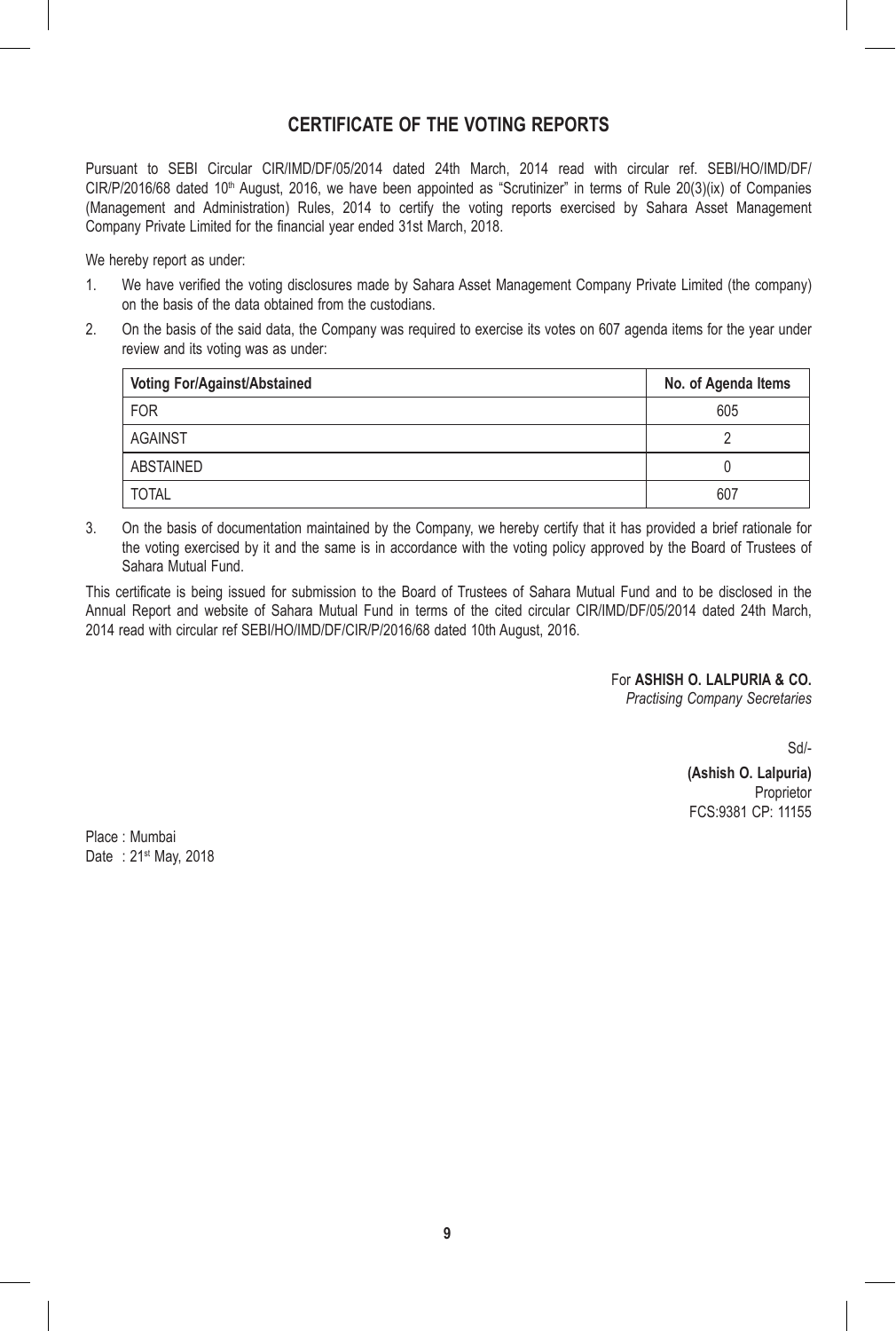# **INDEPENDENT AUDITOR'S REPORT**

To the Trustees of Sahara Mutual Fund

#### **Report on the Financial Statements**

We have audited the accompanying financial statements of **Sahara Mutual Fund – Sahara Liquid Fund** ("the Scheme"), which comprise the Balance Sheet as at March 31, 2018, and the Revenue Account for the year then ended, and a summary of significant accounting policies and other explanatory information.

#### **Management's Responsibility for the Financial Statements**

The Trustees of Sahara Mutual Fund and the Board of Directors of Sahara Asset Management Company Private Limited (the "Directors") are responsible for the preparation of these financial statements that give a true and fair view of the financial position and financial performance of the Scheme in accordance with the accounting policies and standards specified in the Ninth Schedule of the Securities and Exchange Board of India (Mutual Funds) Regulations, 1996 (the "Regulations") and amendments thereto, as applicable. This responsibility also includes maintenance of adequate accounting records for safeguarding the assets of the Scheme and for preventing and detecting frauds and other irregularities; selection and application of appropriate accounting policies; making judgements and estimates that are reasonable and prudent; and design, implementation and maintenance of adequate internal financial controls, that were operating effectively for ensuring the accuracy and completeness of the accounting records, relevant to the preparation and presentation of the financial statements that give a true and fair view and are free from material misstatement, whether due to fraud or error.

#### **Auditor's Responsibility**

Our responsibility is to express an opinion on these financial statements based on our audit. We have taken into account the Regulations, the applicable accounting standards and the Standards on Auditing issued by the Institute of Chartered Accountants of India. Those Standards require that we comply with ethical requirements and plan and perform the audit to obtain reasonable assurance about whether the financial statements are free from material misstatement.

An audit involves performing procedures to obtain audit evidence about the amounts and disclosures in the financial statements. The procedures selected depend on the auditor's judgment, including the assessment of the risks of material misstatement of the financial statements, whether due to fraud or error. In making those risk assessments, the auditor considers internal financial controls relevant to the Scheme's preparation of the financial statements that give a true and fair view in order to design audit procedures that are appropriate in the circumstances, but not for the purpose of expressing an opinion on whether the Scheme has in place an adequate internal financial controls system over financial reporting and the operating effectiveness of such controls. An audit also includes evaluating the appropriateness of accounting policies used and the reasonableness of the accounting estimates made by the Directors, as well as evaluating the overall presentation of the financial statements.

We believe that the audit evidence we have obtained is sufficient and appropriate to provide a basis for our audit opinion on the financial statements.

#### **Opinion**

In our opinion and to the best of our information and according to the explanations given to us, the financial statements give the information required by the Securities and Exchange Board of India (Mutual Funds) Regulations, 1996 and amendments thereto, as applicable, in the manner so required and give a true and fair view in conformity with the accounting principles generally accepted in India:

- (a) in the case of the Balance Sheet, of the state of affairs of the Scheme as at March 31, 2018;
- (b) in the case of the Revenue Account, of the surplus for the year ended on that date.

#### **Emphasis of Matter**

We draw attention to the following matter in the Notes to the financial statements:

a) Note no. 8.18 which states, inter alia, that Sahara Mutual Fund had requested SEBI in January 2018 to extend the date of cancellation of 'Certificate of registration' till 27th July, 2018 considering the lock in period of certain unit holders' investments in Sahara Tax gain fund as well as for giving time for identification of a new sponsor. However, SEBI ordered for winding up of all schemes against which Sahara Mutual Fund appealed before SAT for a stay of SEBI order. In the meanwhile, a new sponsor was identified for Sahara Mutual Fund viz., One Life Capital Advisors Limited.

 SAT vide its order dated 3rd May 2018 directed that SEBI shall not enforce the orders impugned in the appeals till a decision on new sponsor's application is communicated.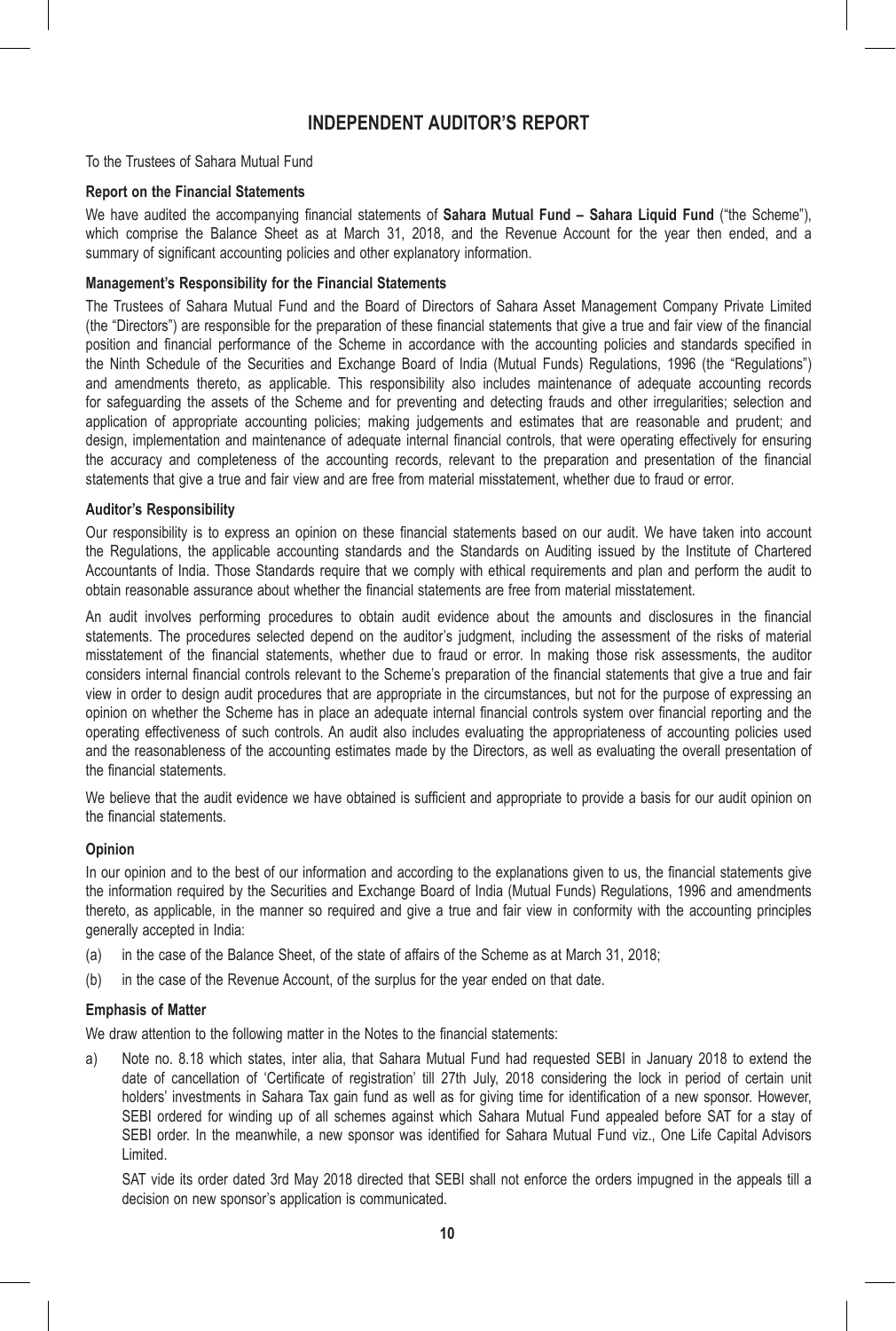The above indicates the existence of a material uncertainty that may cast significant doubt about Sahara Mutual Fund's ability to continue as a going concern. However, the financial statements of the Scheme have been prepared on a going concern basis, pending the decision of the SEBI on the sponsor.

- b) Note no. 8.19 which states that minimum four Trustees are required as per Req. 15(1) read with para 22 of the Third Schedule (Contents of Trust Deed) of SEBI (Mutual Funds) Regulations 1996, has not been complied with.
- c) As per the Reg. 21(1)(f), of SEBI (Mutual Funds) Regulations, 1996 and in compliance with the notification of Securities and Exchange Board of India (Mutual Funds) (Amendment) Regulations, 2014 dated May 6, 2014, the AMC should have maintained a Net Worth of minimum  $\bar{z}$  50 crs. The Net Worth of SAMC as on March 31, 2018 was  $\bar{z}$  8.80 crs; thereby net worth criteria has not been complied with.

Our opinion is not modified in respect of the above matter.

#### **Report on Other Legal and Regulatory Requirements**

As required by the Securities and Exchange Board of India (Mutual Funds) Regulations, 1996 and amendments thereto, as applicable, we report that:

- a) We have obtained all the information and explanations, which to the best of our knowledge and belief were necessary for the purpose of our audit.
- b) The Balance Sheet and Revenue Account dealt with by this Report are in agreement with the books of account of the Scheme.
- c) The statement of account has been prepared in accordance with the accounting policies and standards specified in the Ninth Schedule of the Securities and Exchange Board of India (Mutual Funds) Regulations, 1996 and amendments thereto, as applicable.
- d) We have reviewed the Valuation Policy being followed for the schemes of Sahara Mutual Fund. The Valuation Policy implemented for the scheme is in line with the SEBI guidelines issued in this regard.

## For **Chaturvedi & Partners.**

Chartered Accountants (Firm's Registration No. 307068E)

**Khyati Shah** (Partner) Mem. No. 117510

Place : Mumbai Date: 11<sup>th</sup> July, 2018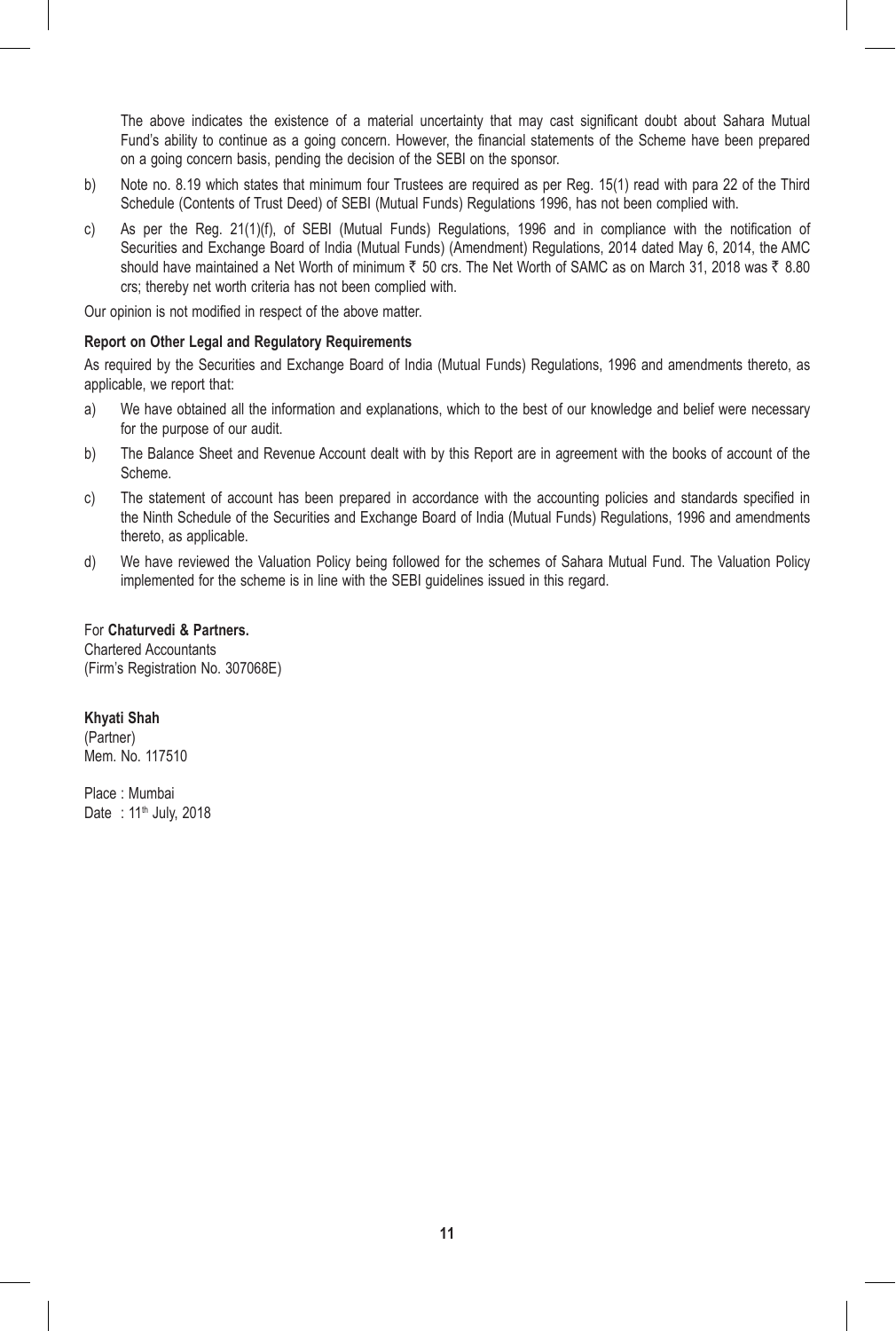# **ABRIDGED BALANCE SHEET AS AT 31ST MARCH, 2018**

|                |                                                             |                           | $(3\overline{5})$ in lakhs) |
|----------------|-------------------------------------------------------------|---------------------------|-----------------------------|
|                | Sahara Liquid Fund                                          | As at<br>ended 31/03/2018 | As at<br>ended 31/03/2017   |
|                | <b>LIABILITIES</b>                                          |                           |                             |
| 1              | <b>Unit Capital</b>                                         | 763.35                    | 853.42                      |
| 2              | <b>Reserves &amp; Surplus</b>                               |                           |                             |
| 2.1            | Unit Premium Reserves                                       | (853.60)                  | (824.43)                    |
| 2.2            | <b>Unrealised Appreciation Reserve</b>                      | 0.37                      | 0.95                        |
| 2.3            | <b>Other Reserves</b>                                       | 1,472.25                  | 1,489.55                    |
| 3              | Loans & Borrowings                                          |                           |                             |
| 4              | <b>Current Liabilities &amp; Provisions</b>                 |                           |                             |
| 4.1            | Provision for doubtful Income/Deposits                      |                           |                             |
| 4.2            | <b>Other Current Liabilities &amp; Provisions</b>           | 2.11                      | 2.18                        |
|                | <b>TOTAL</b>                                                | 1,384.48                  | 1,521.67                    |
|                | <b>ASSETS</b>                                               |                           |                             |
| 1              | <b>Investments</b>                                          |                           |                             |
| 1.1.           | <b>Listed Securities:</b>                                   |                           |                             |
| 1.1.1          | <b>Equity Shares</b>                                        |                           |                             |
| 1.1.2          | Preference Shares                                           |                           |                             |
| 1.1.3          | <b>Equity Linked Debentures</b>                             |                           |                             |
| 1.1.4          | Other Debentures & Bonds                                    |                           |                             |
| 1.1.5          | Securitised Debt securities                                 |                           |                             |
| 1.2            | <b>Securities Awaited Listing:</b>                          |                           |                             |
| 1.2.1          | <b>Equity Shares</b>                                        |                           |                             |
| 1.2.2          | Preference Shares                                           |                           |                             |
| 1.2.3          | <b>Equity Linked Debentures</b>                             |                           |                             |
| 1.2.4          | Other Debentures & Bonds                                    |                           |                             |
| 1.2.5          | Securitised Debt securities                                 |                           |                             |
| 1.3            | <b>Unlisted Securities</b>                                  |                           |                             |
| 1.3.1          | <b>Equity Shares</b>                                        |                           |                             |
| 1.3.2          | Preference Shares                                           |                           |                             |
| 1.3.3          | <b>Equity Linked Debentures</b>                             |                           |                             |
| 1.3.4<br>1.3.5 | <b>Other Debentures &amp; Bonds</b>                         |                           |                             |
| 1.4            | Securitised Debt securities<br><b>Government Securities</b> |                           |                             |
| 1.5            | <b>Treasury Bills</b>                                       | 1,294.61                  | 1,489.46                    |
| 1.6            | <b>Commercial Paper</b>                                     |                           |                             |
| 1.7            | Certificate of Deposits                                     |                           |                             |
| 1.8            | <b>Bill Rediscounting</b>                                   |                           |                             |
| 1.9            | Units of Domestic Mutual Fund                               |                           |                             |
| 1.10           | Foreign Securities                                          |                           |                             |
|                | <b>Total Investments</b>                                    | 1294.61                   | 1489.46                     |
| 2              | <b>Deposits</b>                                             | 65.00                     | 10.00                       |
| 3.             | <b>Other Current Assets</b>                                 |                           |                             |
| 3.1            | Cash & Bank Balance                                         | 21.25                     | 13.64                       |
| 3.2            | Reverse Repo Lending                                        |                           |                             |
| 3.3            | Collateralized Borrowing and Lending Obligation (CBLO)      |                           |                             |
| 3.4            | Others                                                      | 3.62                      | 8.57                        |
| 4              | <b>Deferred Revenue Expenditure</b>                         |                           |                             |
|                | (to the extent not written off)                             |                           |                             |
|                | <b>TOTAL</b>                                                | 1384.48                   | 1521.67                     |

Notes to Accounts – Annexure I

I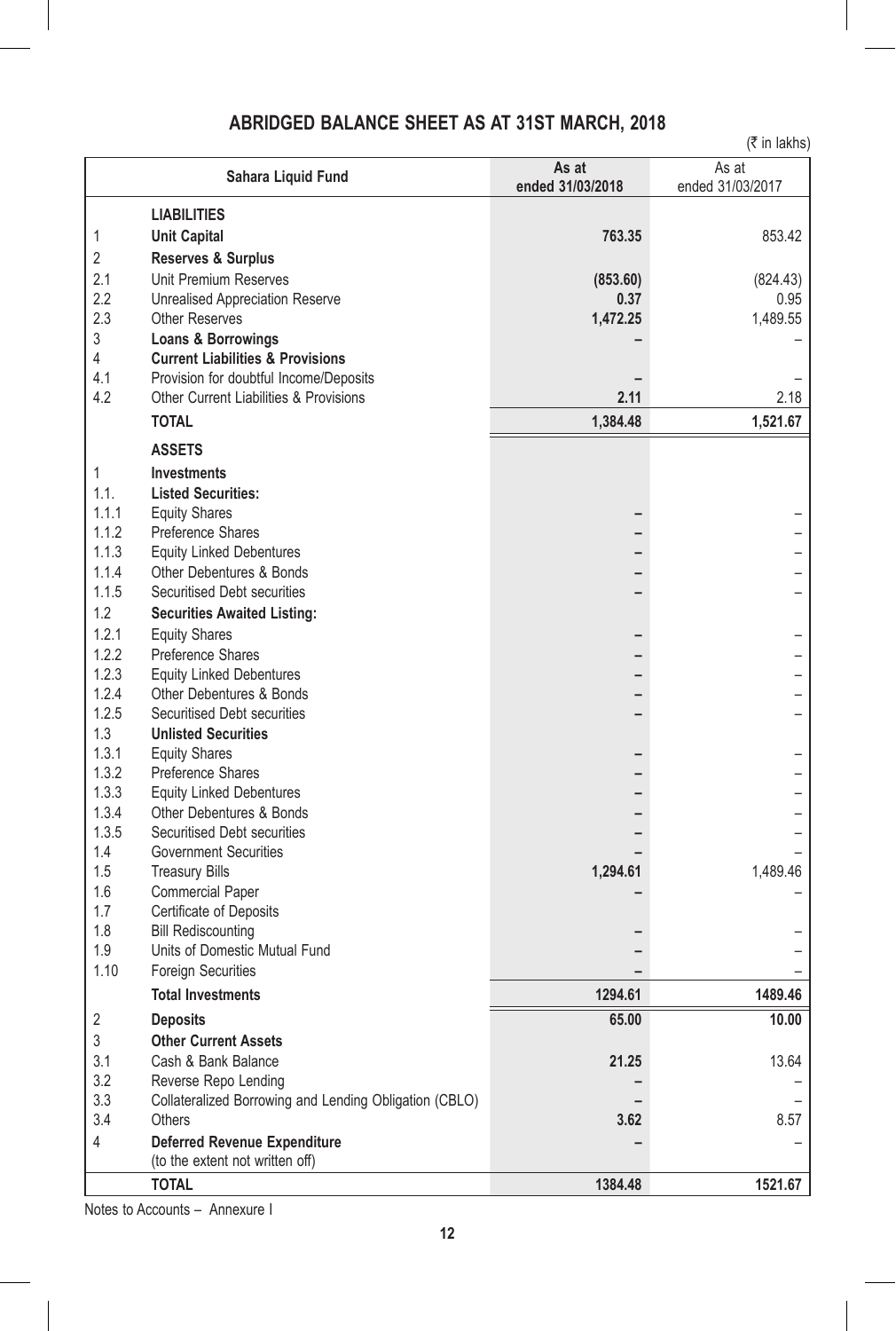# ABRIDGED REVENUE ACCOUNT FOR THE YEAR / PERIOD ENDED 31<sup>st</sup> MARCH, 2018

 $($ ₹ in lakhs)

|              | Sahara Liquid Fund                                                        | Current<br>Year / Period<br>ended 31/03/2018 | Previous<br>Year / Period<br>ended 31/03/2017 |
|--------------|---------------------------------------------------------------------------|----------------------------------------------|-----------------------------------------------|
| $\mathbf{1}$ | <b>INCOME</b>                                                             |                                              |                                               |
| 1.1          | Dividend                                                                  |                                              |                                               |
| 1.2          | Interest                                                                  | 81.64                                        | 181.25                                        |
| 1.3          | Realised Gain / (Loss) on Foreign Exchange Transactions                   |                                              |                                               |
| 1.4          | Realised Gains / (Losses) on Interscheme sale of investments              |                                              |                                               |
| 1.5          | Realised Gains / (Losses) on External sale / redemption of<br>investments |                                              | (0.01)                                        |
| 1.6          | Realised Gains / (Losses) on Derivative Transactions                      |                                              |                                               |
| 1.7          | Other Income                                                              |                                              |                                               |
|              | (A)                                                                       | 81.64                                        | 181.24                                        |
| 2            | <b>EXPENSES</b>                                                           |                                              |                                               |
| 2.1          | Management fees                                                           | 1.21                                         | 2.06                                          |
| 2.2          | Service tax / GST on Management fees                                      | 0.21                                         | 0.31                                          |
| 2.3          | <b>Investor Education &amp; Awareness Fees</b>                            | 0.26                                         | 0.57                                          |
| 2.4          | Transfer agents fees and expenses                                         | 0.69                                         | 1.51                                          |
| 2.5          | Custodian fees                                                            |                                              |                                               |
| 2.6          | Trusteeship fees and expenses                                             |                                              |                                               |
| 2.7          | Commission to Agents                                                      |                                              |                                               |
| 2.8          | Marketing & Distribution expenses                                         |                                              |                                               |
| 2.9          | Audit fees                                                                |                                              |                                               |
| 2.10         | Deferred Revenue Expenditure                                              |                                              |                                               |
| 2.11         | Other operating expenses                                                  | 0.37                                         | 0.78                                          |
|              | (B)                                                                       | 2.74                                         | 5.23                                          |
| 3            | NET REALISED GAINS / (LOSSES) FOR THE YEAR / PERIOD<br>$(A - B = C)$      | 78.90                                        | 176.01                                        |
| 4            | Change in Unrealised Depreciation in value of investments (D)             |                                              |                                               |
| 5            | NET GAINS / (LOSSES) FOR THE YEAR / PERIOD                                | 78.90                                        | 176.01                                        |
|              | $(E=(C-D))$                                                               |                                              |                                               |
| 6            | Change in unrealised appreciation in the value of investments<br>(F)      |                                              |                                               |
| 7            | NET SURPLUS / (DEFICIT) FOR THE YEAR / PERIOD<br>$(E + F = G)$            | 78.90                                        | 176.01                                        |
| 7.1          | Add: Balance transfer from Unrealised Appreciation Reserve                |                                              |                                               |
| 7.2          | Less: Balance transfer to Unrealised Appreciation Reserve                 |                                              |                                               |
| 7.3          | Add: Income Equalisation Reserve                                          | (96.20)                                      | (2,340.94)                                    |
| 8            | <b>Total</b>                                                              | (17.30)                                      | (2, 164.93)                                   |
| 9            | Dividend appropriation                                                    |                                              |                                               |
| 9.1          | Income Distributed during the year / period                               |                                              |                                               |
| 9.2          | Tax on income distributed during the year / period                        |                                              |                                               |
| 10           | Retained Surplus / (Deficit) carried forward to Balance sheet             | (17.30)                                      | (2, 164.93)                                   |

Notes to Accounts - Annexure I

I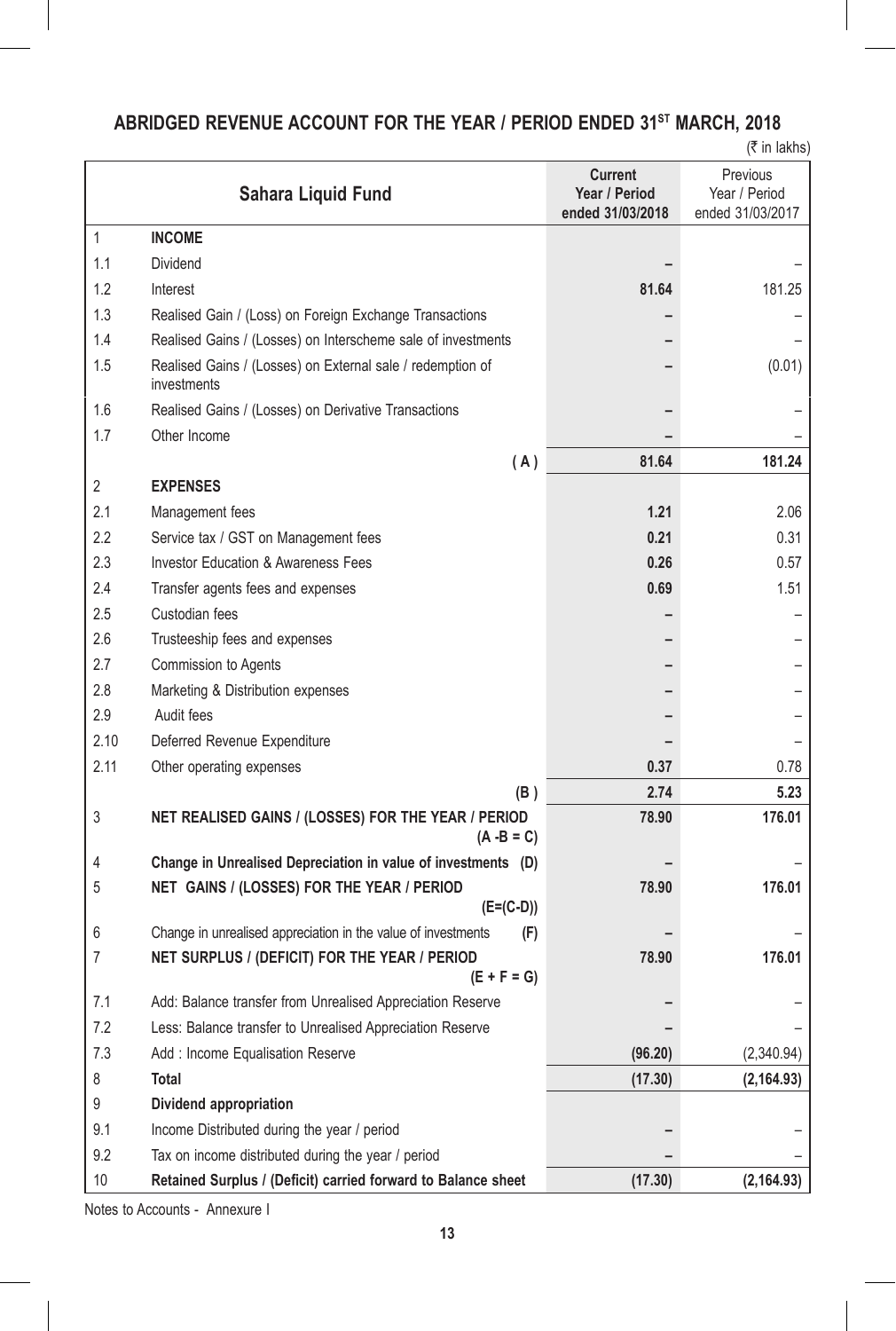# **NOTES TO ACCOUNTS – ANNEXURE 1 TO THE ABRIDGED BALANCE SHEET AND REVENUE ACCOUNT FOR THE YEAR / PERIOD ENDED 31ST MARCH, 2018**

# **1. Investments :-**

- 1.1 Certain investments are registered in the name of the Fund without specific reference to the Scheme. As at March 31, 2018 the aggregate market value of securities under Sahara Liquid Fund but held in the name of Sahara Mutual Fund being invested in T-BILL is ₹ 12,96,53,290.00 (PY: ` 14,96,40,000.00)
- 1.2 During Year Ended 31.03.2018 the Registrar and Transfer Agents charges amounting to ₹ 69,157.25 (PY:₹ 1,51,336.49) and Transaction Cost amounting to ₹ 36,612.01(PY: ₹ 77,504.55) constitutes 25.26% (PY: 28.92%) & 13.37% (PY:14.81%) respectively of the total schemes expenses
- 1.3 Open Position of derivatives (outstanding market value & % to Net Assets as of the Year end). **Nil**
- 1.4 Investments in Associates and Group Companies: Provide details of issuer, nature of instruments, amount, and aggregate investments by all schemes. **Nil**
- 1.5 Open position of Securities Borrowed and / or Lending by the scheme. **Nil**
- 1.6 Details of NPA: Aggregate market value and provision thereof. **Nil**
- 1.7 Aggregate Unrealised Gain / Loss as at the end of the Financial Year / Period and percentage to net assets.

| Asset<br>Class | 31-Mar-18      |          |                        |          | 31-Mar-17                            |          |                         |          |
|----------------|----------------|----------|------------------------|----------|--------------------------------------|----------|-------------------------|----------|
|                | Appreciation   | % to Net | Depreciation I         | % to Net | Appreciation                         | % to Net | Depreciation            | % to Net |
|                | $(5$ in lakhs) | Assets   | $(5 \text{ ln}$ lakhs) | Assets   | $(5 \in \mathsf{In} \mathsf{lakhs})$ | Assets   | $(\bar{\tau}$ in lakhs) | Assets   |
| MMI's          | 0.37           | 0.267    | 0.00                   | 0.00     | 0.95                                 | 0.0.624  | 0.00                    | 0.00     |

1.8 Aggregate Value of Purchase and Sale with Percentage to average assets.

#### **Purchases**

| Year    | Amount in $\bar{z}$ | % of Daily Average |
|---------|---------------------|--------------------|
| 2017-18 | 121.46.06.025       | 858.30             |
| 2016-17 | 244.96.97.122       | 829.11             |

**Sales**

| Year    | Amount in रै  | % of Daily Average |
|---------|---------------|--------------------|
| 2017-18 | 124.25.00.000 | 878.01             |
| 2016-17 | 276.39.38.700 | 935.47             |

1.9 Non-Traded securities in the portfolio: Provide Aggregate Value of Equity, Debt & Money Market Instruments and percentage to net assets.

|                       |                                          |                                                            | 31 <sup>st</sup> March, 2018 | 31 <sup>st</sup> March, 2017                         |                    |
|-----------------------|------------------------------------------|------------------------------------------------------------|------------------------------|------------------------------------------------------|--------------------|
| <b>Scheme Name</b>    | Category                                 | <b>Market</b><br>value $(3 \nvert \cdot \nvert)$<br>lakhs) | % to Net<br><b>Assets</b>    | Market value<br>$(5 \in \mathsf{In} \mathsf{lakhs})$ | % to Net<br>Assets |
| Sahara Liquid<br>Fund | <b>Money Market</b><br>Instruments(CBLO) | 0.00                                                       | 0.00                         | 0.00                                                 | 0.00               |

**2.** Details of Transaction with Associates under regulation 25(8) Brokerage to SIFCL A/c CMSD (Associate) has been made for sale of units of the MF as on 31<sup>st</sup> March 2018

 $($ ₹ in Lakhs)

| <b>Tax Gain Fund</b> | Growth<br>Fund | Liauid<br>Fund | Mid cap<br>Fund | <b>Wealth Plus</b><br>Fund | Infrastructure<br>Fund |
|----------------------|----------------|----------------|-----------------|----------------------------|------------------------|
| 0.0920               | 0.0053         | 0.0003         | 0.0251          | 0.0005                     | 0.0050                 |
|                      |                |                |                 |                            |                        |

(₹ in Lakhs)

| <b>Star Value Fund</b> | Super 20 Fund | <b>Power and Natural</b><br><b>Resources Fund</b> | <b>Banking &amp; Financial</b><br><b>Services Fund</b> |
|------------------------|---------------|---------------------------------------------------|--------------------------------------------------------|
| 0.0008                 | 0.0001        | -                                                 | 0.0184                                                 |

 **Commission to SIFCL A/c CMSD (Associate) made for sale of units of the MF for the previous year ended 31st March 2017.**

(` in Lakhs)

| <b>Tax Gain Fund</b> | Growth  | Liquid  | Mid cap | <b>Wealth Plus</b> | Infrastructure |
|----------------------|---------|---------|---------|--------------------|----------------|
|                      | Fund    | Fund    | Fund    | Fund               | Fund           |
| 0.15427              | 0.00737 | J.00044 | 0.05030 | 0.00042            | 0.00689        |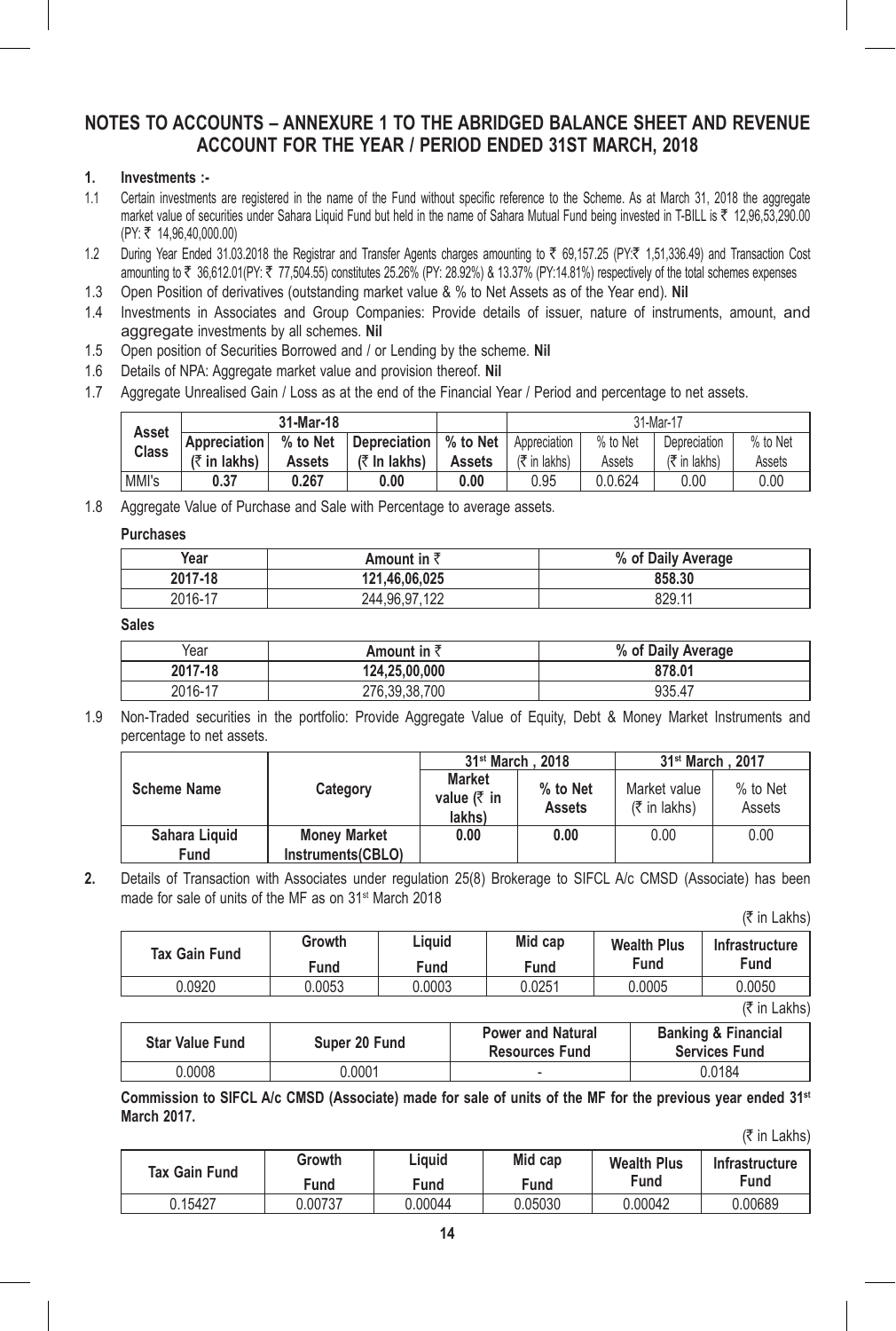$($ ₹ in Lakhs)

| <b>Star Value Fund</b> | Super 20 Fund | <b>Power and Natural</b><br><b>Resources Fund</b> | <b>Banking &amp; Financial</b><br><b>Services Fund</b> |
|------------------------|---------------|---------------------------------------------------|--------------------------------------------------------|
| 0.00155                | 0.00146       | -                                                 | 0.03807                                                |

**Commission paid to associates / related parties /group companies of Sponsor/AMC**

| Name of associate<br>/ related parties /<br>group companies<br>of Sponsor / AMC | Nature of<br>association /<br>nature of relation | <b>Period Covered</b> | <b>Business given</b><br>$(7 \text{ cr}$ and % of<br>total business<br>received by the<br>fund) | <b>Commission paid</b><br>$(3, 8, 6)$ of total<br>commission paid<br>by the fund |
|---------------------------------------------------------------------------------|--------------------------------------------------|-----------------------|-------------------------------------------------------------------------------------------------|----------------------------------------------------------------------------------|
|                                                                                 |                                                  | (3)                   | (4)                                                                                             | (5)                                                                              |
| <b>SIFCL A/c CMSD</b>                                                           | Sponsor / Mutual<br><b>Fund Distributor</b>      | April 17-March 18     | 0.00                                                                                            | (₹14755.39;<br>$8.10\%$                                                          |
| SIFCL A/c CMSD                                                                  | Sponsor / Mutual<br><b>Fund Distributor</b>      | April 16-March 17     | 0.00                                                                                            | (₹ 26082.02:<br>12.96%)                                                          |

In column No 5, the amount includes upfront commission of the previous years and the trail commission.

# **Brokerage paid to associates / related parties / group companies of Sponsor/AMC**

| Name of associate<br>/ related parties /<br>group companies of<br>Sponsor / AMC | Nature of<br>association /<br>nature of relation | <b>Period Covered</b> | Value of<br><b>Transaction</b><br>(in Rs, Cr & of<br>Total value of<br><b>Transaction of the</b><br>Fund) | <b>Brokerage (Rs</b><br>Cr & % of total<br>brokerage paid by<br>the Fund) |
|---------------------------------------------------------------------------------|--------------------------------------------------|-----------------------|-----------------------------------------------------------------------------------------------------------|---------------------------------------------------------------------------|
|                                                                                 |                                                  |                       |                                                                                                           | -                                                                         |

 There are no associate brokers, hence not applicable for the period April – Mar 2018 & April – Mar 2017.

- **3.** Large Holdings in the Scheme (i.e. in excess of 25% of the net assets): **Nil**
- **4.** Unit Capital movement during the year ended / period ended March 31, 2018 (Face Value of Units: ₹ 1000/- per unit)

# **Fixed Pricing Option – (Growth Option)**

|                                        | <b>Number of Units</b> | Amount $(\bar{z})$   | Number of Units    | Amount (₹)         |
|----------------------------------------|------------------------|----------------------|--------------------|--------------------|
|                                        | As on<br>31-Mar-2018   | As on<br>31-Mar-2018 | As on<br>31-Mar-17 | As on<br>31-Mar-17 |
| Initial Capital                        | 22977400.000           | 22977400000.00       | 22977400.000       | 22977400000.00     |
| Opening Balance                        | 1813.381               | 1813381.00           | 1978.962           | 1978962.00         |
| Units Sold during the period           | 0.000                  | 0.00                 | 0.000              | 0.00               |
| Units Repurchased during<br>the period | (1578.193)             | (1578193.00)         | (165.581)          | (165581.00)        |
| <b>Closing Balance</b>                 | 235.188                | 235188.00            | 1813.381           | 1813381.00         |

**Fixed Pricing Option – Growth Option (Direct)**

|                              | <b>Number of Units</b> | Amount $(\bar{z})$ | Number of Units | Amount (₹)  |
|------------------------------|------------------------|--------------------|-----------------|-------------|
|                              | As on                  | As on              | As on           | As on       |
|                              | 31-Mar-2018            | 31-Mar-2018        | 31-Mar-2017     | 31-Mar-2017 |
| Initial Capital              | 0.000                  | 0.00               | 0.000           | 0.00        |
| Opening Balance              | 14.778                 | 14778.00           | 23.510          | 23510.00    |
| Units Sold during the period | 0.000                  | 0.00               | 0.000           | 0.00        |
| Units Repurchased during     |                        |                    |                 |             |
| the period                   | (0.000)                | (0.00)             | (8.732)         | (8732.00)   |
| <b>Closing Balance</b>       | 14.778                 | 14778.00           | 14.778          | 14778.00    |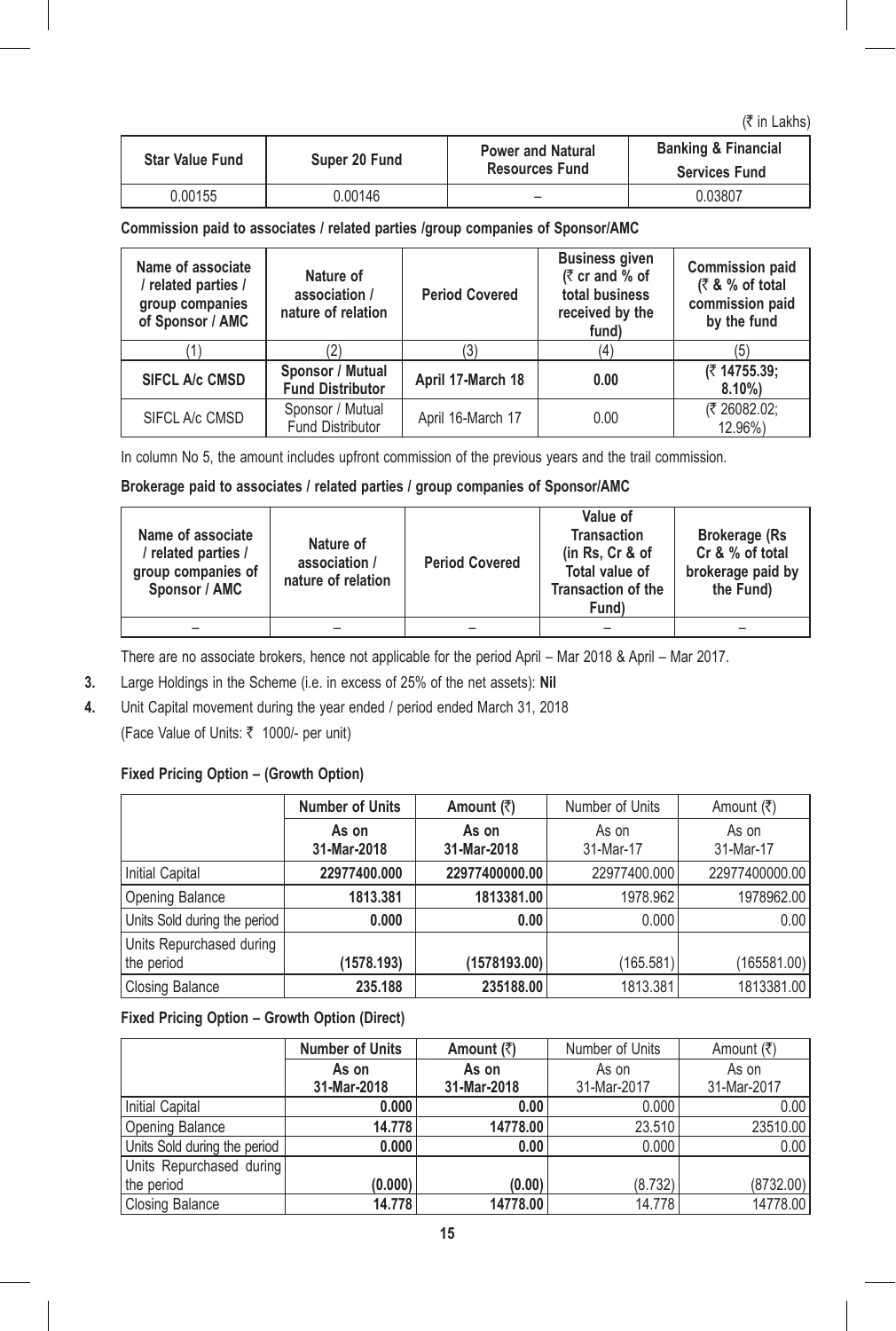## **Fixed Pricing Option - Dividend Option (Daily Dividend)**

|                              | <b>Number of Units</b> | Amount $(\bar{z})$ | Number of Units | Amount (₹)    |
|------------------------------|------------------------|--------------------|-----------------|---------------|
|                              | As on                  | As on              | As on           | As on         |
|                              | 31-Mar-2018            | 31-Mar-2018        | 31-Mar-17       | 31-Mar-17     |
| Initial Capital              | 5376000.000            | 5376000000.00      | 5376000.000     | 5376000000.00 |
| Opening Balance              | 28427.447              | 28427447.00        | 28445.384       | 28445384.00   |
| Units Sold during the period | 0.000                  | 0.00               | 0.000           | 0.00          |
| Units Repurchased during     |                        |                    |                 |               |
| the period                   | (2571.252)             | (2571252.00)       | (17.937)        | (17937.00)    |
| Closing Balance              | 25856.195              | 25856195.00        | 28427.447       | 28427447.00   |

# **Variable Pricing Option – (Growth Option)**

|                                        | <b>Number of Units</b> | Amount $(\bar{z})$   | Number of Units    | Amount (₹)         |
|----------------------------------------|------------------------|----------------------|--------------------|--------------------|
|                                        | As on<br>31-Mar-2018   | As on<br>31-Mar-2018 | As on<br>31-Mar-17 | As on<br>31-Mar-17 |
| <b>Initial Capital</b>                 | 1986915.353            | 1986915353.00        | 1986915.353        | 1986915353.00      |
| Opening Balance                        | 14660.242              | 14660242.00          | 143984.818         | 143984818.00       |
| Units Sold during the period           | 0.000                  | 0.00                 | 0.000              | 0.00               |
| Units Repurchased during<br>the period | (981.727)              | (981727.00)          | (129324.576)       | (129324576.00)     |
| <b>Closing Balance</b>                 | 13678.515              | 13678515.00          | 14660.242          | 14660242.00        |

# **Variable Pricing Option – Growth Option(Direct)**

|                                                                                                        | <b>Number of Units</b> | Amount (₹)           | Number of Units    | Amount (₹)         |
|--------------------------------------------------------------------------------------------------------|------------------------|----------------------|--------------------|--------------------|
|                                                                                                        | As on<br>31-Mar-2018   | As on<br>31-Mar-2018 | As on<br>31-Mar-17 | As on<br>31-Mar-17 |
| <b>Initial Capital</b>                                                                                 | 0.000                  | 0.00                 | 0.000              | 0.00               |
| Opening Balance                                                                                        | 11730.510              | 11730510.00          | 26871.932          | 26871932.00        |
| Units Transferred to<br>Variable Pricing Option -<br>Growth Option (Direct)<br>UNCLAIMED <sup>**</sup> | 0.000                  | 0.00                 | (3647.470)         | (3647470.00)       |
| Units Sold during the period                                                                           | 0.000                  | 0.00                 | 0.000              | 0.00               |
| Units Repurchased during<br>the period                                                                 | (3503.247)             | (3503247.00)         | (11493.952)        | (11493952.00)      |
| Closing Balance                                                                                        | 8227.263               | 8227263.00           | 11730.510          | 11730510.00        |

\*\* vide SEBI circular no. SEBI/HO/IMD/DF2/CIR/P/2016/37 dated 25/02/2016

# **Variable Pricing Option - Dividend Option (Daily Dividend)**

|                                        | Number of Units      | Amount (₹)           | Number of Units    | Amount (₹)         |
|----------------------------------------|----------------------|----------------------|--------------------|--------------------|
|                                        | As on<br>31-Mar-2018 | As on<br>31-Mar-2018 | As on<br>31-Mar-17 | As on<br>31-Mar-17 |
| <b>Initial Capital</b>                 | 1760554.229          | 1760554229.00        | 1760554.229        | 1760554229.00      |
| Opening Balance                        | 25339.359            | 25339359.00          | 25339.359          | 25339359.00        |
| Units Sold during the period           | 0.000                | 0.00                 | 0.000              | 0.00               |
| Units Repurchased during<br>the period | (0.000)              | (0.00)               | (0.000)            | (0.00)             |
| <b>Closing Balance</b>                 | 25339.359            | 25339359.00          | 25339.359          | 25339359.00        |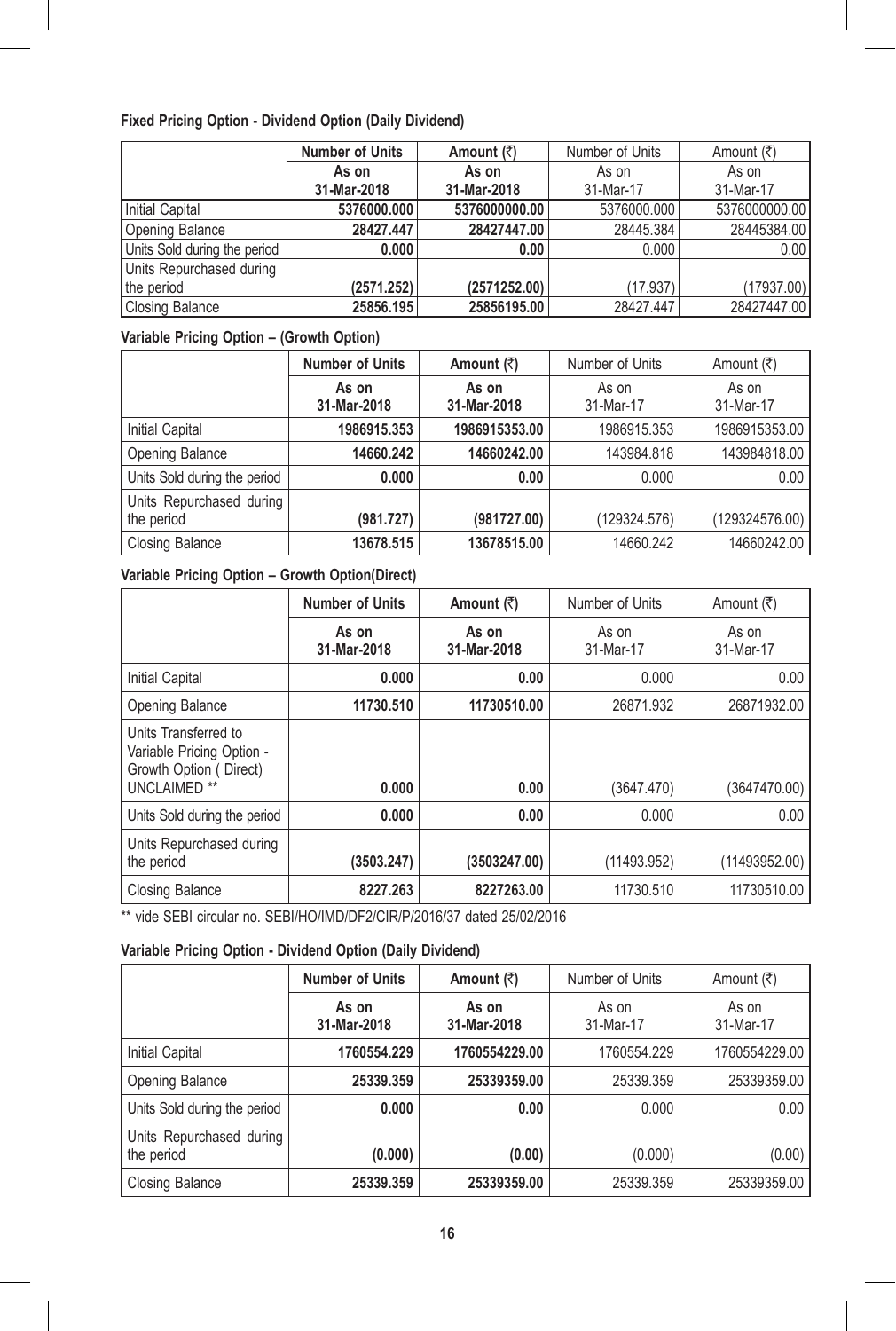#### **Variable Pricing Option - Dividend Option (Weekly Option)**

|                                        | <b>Number of Units</b> | Amount $(\bar{z})$   | Number of Units    | Amount (₹)         |
|----------------------------------------|------------------------|----------------------|--------------------|--------------------|
|                                        | As on<br>31-Mar-2018   | As on<br>31-Mar-2018 | As on<br>31-Mar-17 | As on<br>31-Mar-17 |
| Initial Capital                        | 9766.992               | 9766992.00           | 9766.992           | 9766992.00         |
| Opening Balance                        | 67.155                 | 67155.00             | 67.155             | 67155.00           |
| Units Sold during the period           | 0.000                  | 0.00                 | 0.000              | 0.00               |
| Units Repurchased during<br>the period | (66.832)               | (66832.00)           | 0.000              | 0.00               |
| <b>Closing Balance</b>                 | 0.323                  | 323.00               | 67.155             | 67155.00           |

**Variable Pricing Option - Dividend Option (Monthly Option)**

|                              | <b>Number of Units</b> | Amount $(\bar{z})$ | Number of Units | Amount (₹) |
|------------------------------|------------------------|--------------------|-----------------|------------|
|                              | As on                  | As on              | As on           | As on      |
|                              | 31-Mar-2018            | 31-Mar-2018        | 31-Mar-17       | 31-Mar-17  |
| Initial Capital              | 6695.965               | 6695965.00         | 6695.965        | 6695965.00 |
| Opening Balance              | 2.718                  | 2718.00            | 2.718           | 2718.00    |
| Units Sold during the period | 0.000                  | 0.00               | 0.000           | 0.00       |
| Units Repurchased during     |                        |                    |                 |            |
| the period                   | (0.000)                | (0.00)             | (0.000)         | (0.00)     |
| Closing Balance              | 2.718                  | 2718.00            | 2.718           | 2718.00    |

## **Variable Pricing Option - Growth Option ( Direct) UNCLAIMED**

|                              | <b>Number of Units</b> | Amount (₹)  | Number of Units | Amount (₹)  |
|------------------------------|------------------------|-------------|-----------------|-------------|
|                              | As on                  | As on       | As on           | As on       |
|                              | 31-Mar-2018            | 31-Mar-2018 | 31-Mar-17       | 31-Mar-17   |
| Initial Capital              | 0.000                  | 0.00        | 0.000           | 0.00        |
| Opening Balance              | 3286.490               | 3286490.00  | 0.000           | 0.00        |
| Transferred from Variable    |                        |             |                 |             |
| Pricing Option - Growth      |                        |             |                 |             |
| Option(Direct) **            | 0.000                  | 0.00        | 3647.470        | 3647470.00  |
| Units Sold during the period | 0.000                  | 0.00        | 0.000           | 0.00        |
| Units Repurchased during     |                        |             |                 |             |
| the period                   | (306.005)              | (306005.00) | (360.980)       | (360980.00) |
| <b>Closing Balance</b>       | 2980.485               | 2980485.00  | 3286.490        | 3286490.00  |

 \*\* vide SEBI circular no. SEBI/HO/IMD/DF2/CIR/P/2016/37 dated 25/02/2016

- **5.** Expenses other than management fee is inclusive of Service Tax/ Goods and Services tax as may be applicable.
- **6.** Previous year figures have been reclassified/regrouped, wherever necessary, to conform to the current year's classification.
- **7.** SEBI vide its Order no: WTM/PS/26/IMD/DOF-III/July/2015 dated 28th July, 2015 directed cancellation of "Certificate of Registration" of Sahara Mutual Fund which was to be effective on expiry of six months from the date of the Order. Further, SEBI also directed by the said Order that the Mutual Fund shall not take any new subscription from investors. Accordingly, Sahara Mutual Fund has not taken any new subscription from the investors (including existing investors) in line with the said SEBI order. Sahara Asset Management Company Pvt. Ltd filed an appeal before the Securities Appellate Tribunal (SAT), Mumbai to set aside the said SEBI order. SAT vide its order dated 9th December 2015 granted an interim stay in the matter. SAT vide its order dated 28th July, 2017 dismissed the appeal made by Sahara AMC against the SEBI order dated 28th July, 2015. However, SAT has granted 6 weeks stay to approach the Hon'ble Supreme Court in the matter. An appeal was filed on 7th September 2017 before the Hon'ble Supreme Court and the appeal was dismissed vide its order dated 23rd October 2017. SEBI vide its letter dated November 17, 2017 directed the cancellation of 'Certificate of registration' would be effective six months from the date of the Hon'ble Supreme Court order dated 23rd October 2017. Sahara Mutual Fund requested SEBI vide its letter dated 15th January 2018 to extend the date of cancellation of 'Certificate of registration' till July 27th, 2018 for giving time for identification of a new sponsor and considering the lock in period of certain unit holders' investments in Sahara Tax gain fund. A new sponsor was identified for Sahara Mutual Fund viz., One Life Capital Advisors Limited. SEBI vide their letter dated 11th April 2018 ordered for winding up all the schemes except Sahara Tax Gain Fund by 21st April 2018. An appeal was filed before SAT for a stay against the SEBI order dated April,11, 2018. In view of the direction of SAT on 26th April 2018 a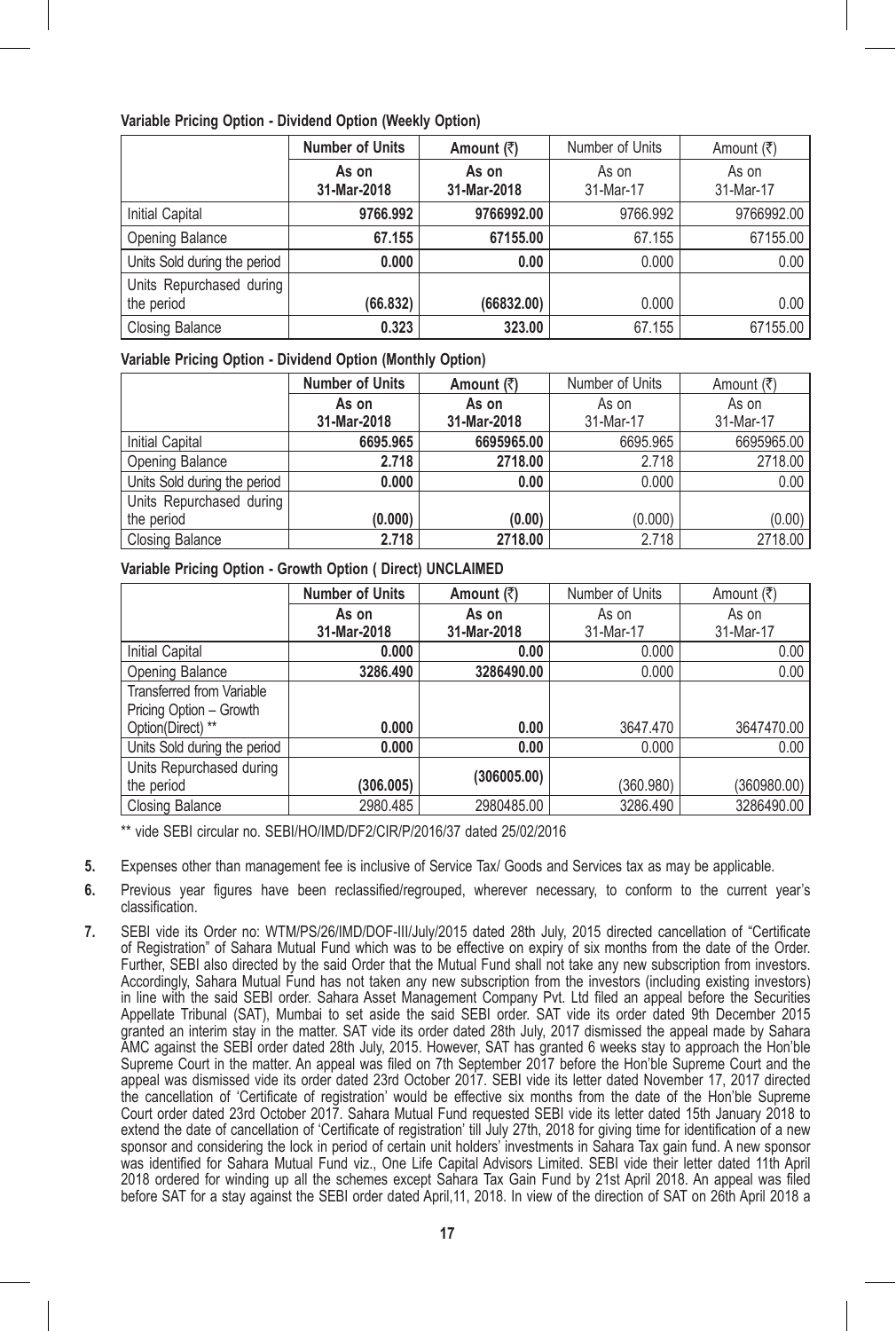comprehensive appeal was filed.SAT vide its order dated 3rd May 2018 directed that SEBI shall not enforce the orders impugned in the two appeals till a decision on new sponsor's application is communicated.

**8.** As per the Reg. 21(1)(f), of SEBI (Mutual Funds) Regulations, 1996 and in compliance with the notification of Securities and Exchange Board of India (Mutual Funds) (Amendment) Regulations, 2014 dated May 6, 2014, the AMC should maintain a Net Worth of minimum ₹ 50 crs. The Net Worth of Sahara Asset Management Company Private Ltd. as on March 31, 2018 was  $\bar{\tau}$  8.80 crs, which is below the threshold limit of  $\bar{\tau}$  50 crs and thereby the net worth criteria as required by the above regulations has not been complied with.

#### **9. Composition of the Board of Trustees**

 As per Reg 15(1) r.w. para 22 of the Third Schedule (Contents of Trust Deed) of SEBI (Mutual Funds) Regulations 1996, it is stated that "The trust deed shall state that the minimum number of trustees shall be four."

 The Board of Trustees of Sahara Mutual Fund comprises of three(3) Trustees and thereby the above criteria of minimum number of Trustees has not been complied with.

**10.** Contingent Liability: Nil

**Mutual Fund investments are subject to market risks read all scheme related documents carefully.**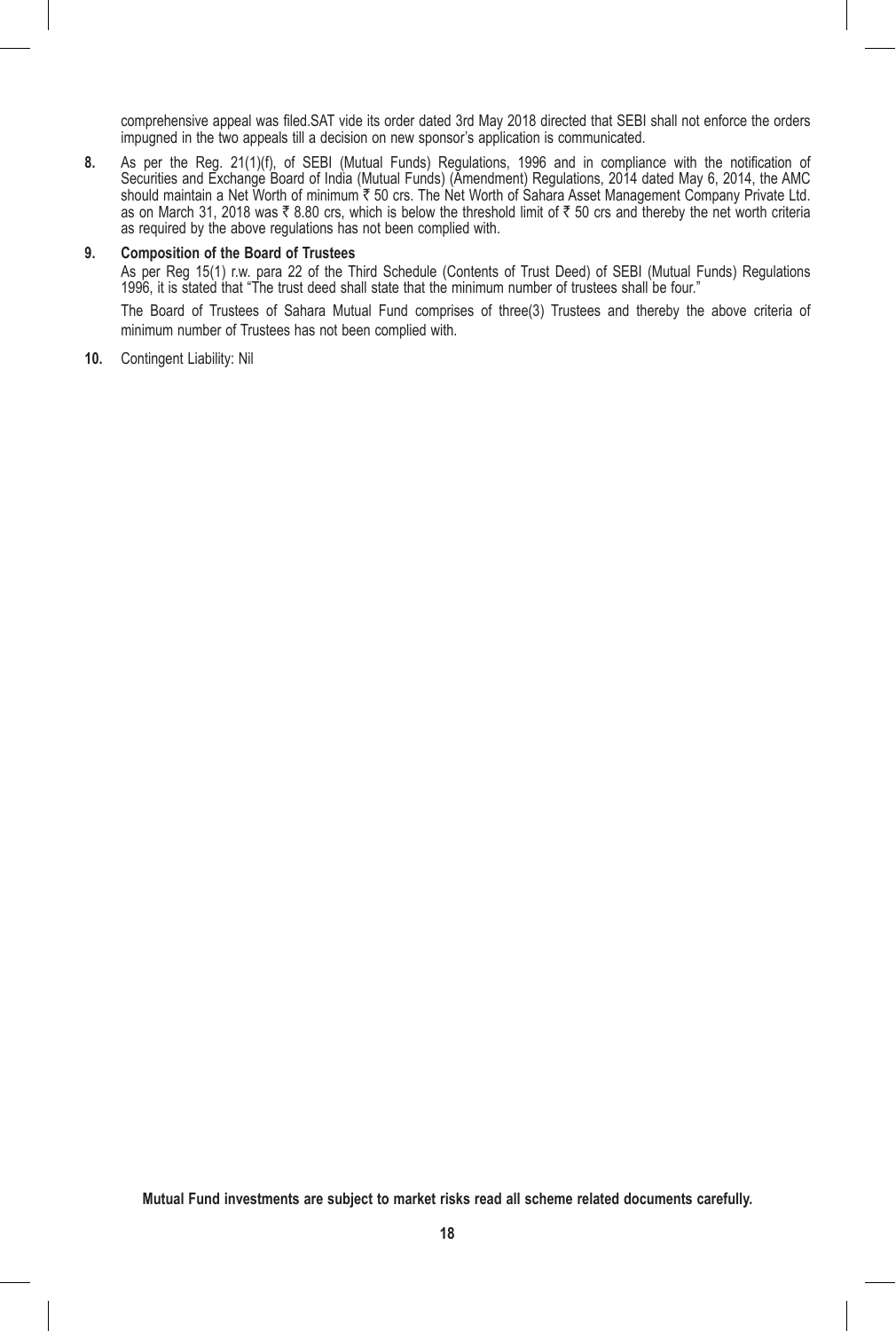|     | Sahara Liquid Fund                 | <b>Current Year / Period</b><br>ended 31/03/2018 | Previous Year / Period<br>ended 31/03/2017 |
|-----|------------------------------------|--------------------------------------------------|--------------------------------------------|
| 1.  | NAV per unit $(\overline{\tau})$ : |                                                  |                                            |
|     | Open                               |                                                  |                                            |
|     | <b>Fixed Dividend Plan</b>         | 1147.5513                                        | 1084.2893                                  |
|     | <b>Fixed Growth Plan</b>           | 2808.1825                                        | 2653.3718                                  |
|     | Fixed Weekly Div Plan              | 1027.4373                                        | 1027.4373                                  |
|     | Fixed Monthly Div Plan             | 1043.3721                                        | 1043.3721                                  |
|     | Variable Daily Div Plan            | 1152.5177                                        | 1086.2974                                  |
|     | Variable Weekly Div Plan           | 1160.0934                                        | 1093.3976                                  |
|     | Variable Monthly Div Plan          | 1171.6902                                        | 1103.0949                                  |
|     | Variable Growth Plan               | 2858,5067                                        | 2694.2655                                  |
|     | <b>Fixed Direct Dividend Plan</b>  | 1147.5513                                        | 1084.2893                                  |
|     | <b>Fixed Direct Growth Plan</b>    | 2810.3666                                        | 2654.8546                                  |
|     | Fixed Weekly Direct Div Plan       | 1027.4373                                        | 1027.4373                                  |
|     | Fixed Monthly Direct Div Plan      | 1043.3721                                        | 1043.3721                                  |
|     | Variable Daily Direct Div Plan     | 1038.8267                                        | 1038.8267                                  |
|     | Variable Weekly Direct Div Plan    | 1160.0934                                        | 1093.3976                                  |
|     | Variable Monthly Direct Div Plan   | 1055.8972                                        | 1055.8972                                  |
|     | Variable Direct Growth Plan        | 2862.8583                                        | 2696.9110                                  |
|     | Repurchase Price during the year   |                                                  |                                            |
| (i) | Highest                            |                                                  |                                            |
|     | <b>Fixed Dividend Plan</b>         | 1209.9653                                        | 1114.2703                                  |
|     | Fixed Growth Plan                  | 2960.9224                                        | 2802.6882                                  |
|     | Fixed Weekly Div Plan              | 0.0000                                           | 0.0000                                     |
|     | Fixed Monthly Div Plan             | 0.0000                                           | 0.0000                                     |
|     | Variable Daily Div Plan            | 0.0000                                           | 0.0000                                     |
|     | Variable Weekly Div Plan           | 0.0000                                           | 0.0000                                     |
|     | Variable Monthly Div Plan          | 0.0000                                           | 0.0000                                     |
|     | Variable Growth Plan               | 3023.3957                                        | 2849.656                                   |
|     | <b>Fixed Direct Dividend Plan</b>  | 0.0000                                           | 0.0000                                     |
|     | <b>Fixed Direct Growth Plan</b>    | 2963.8602                                        | 2720.5758                                  |
|     | Fixed Weekly Direct Div Plan       | 0.0000                                           | 0.0000                                     |
|     | Fixed Monthly Direct Div Plan      | 0.0000                                           | 0.0000                                     |
|     | Variable Daily Direct Div Plan     | 0.0000                                           | 0.0000                                     |
|     | Variable Weekly Direct Div Plan    | 0.0000                                           | 0.0000                                     |
|     | Variable Monthly Direct Div Plan   | 0.0000                                           | 0.0000                                     |
|     | Variable Direct Growth Plan        | 3028.7658                                        | 2860.626                                   |

# **KEY STATISTICS FOR THE YEAR / PERIOD ENDED 31ST MARCH, 2018**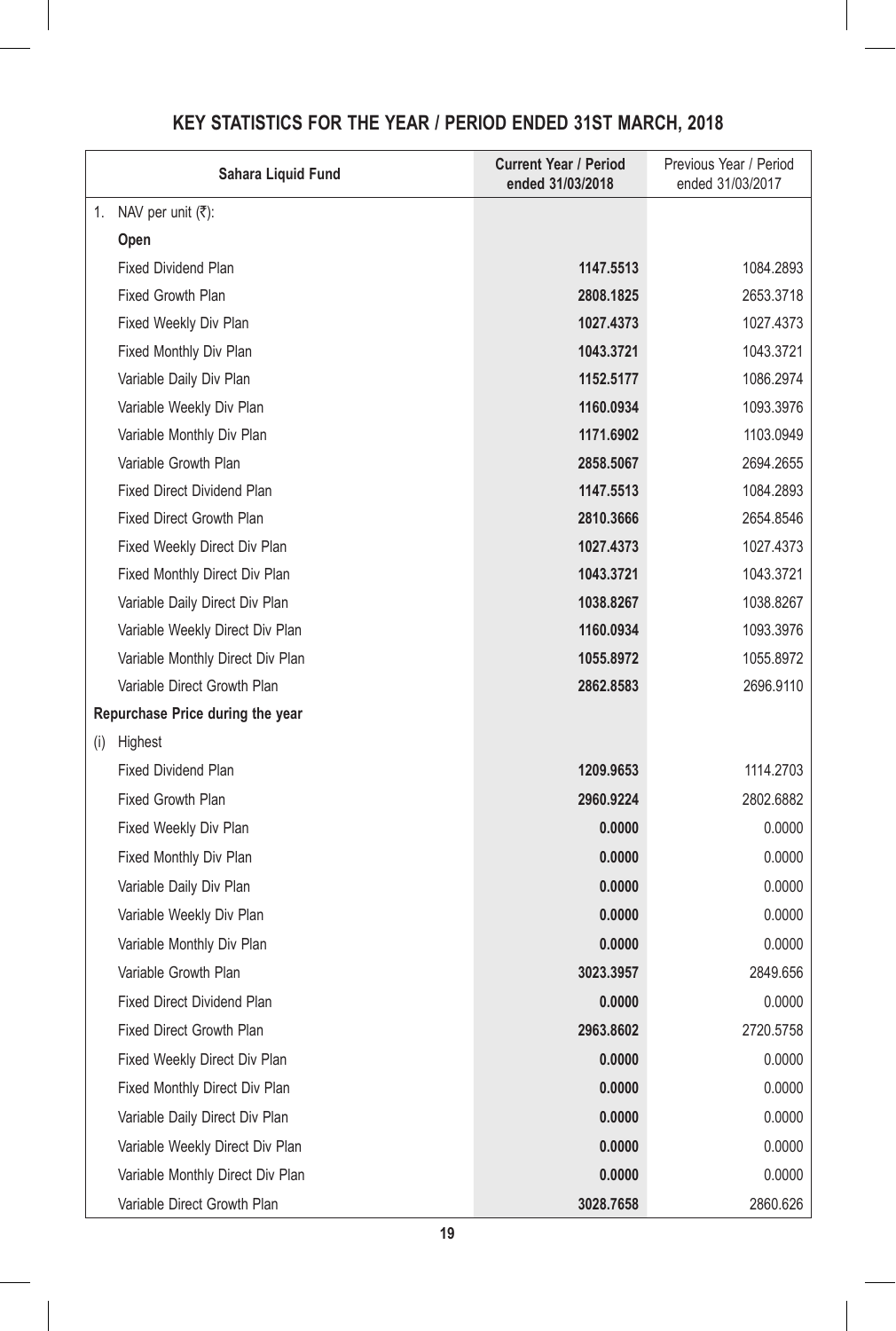| Sahara Liquid Fund                   | <b>Current Year / Period</b><br>ended 31/03/2018 | Previous Year / Period<br>ended 31/03/2017 |
|--------------------------------------|--------------------------------------------------|--------------------------------------------|
| (ii) Lowest                          |                                                  |                                            |
| <b>Fixed Dividend Plan</b>           | 1147.5249                                        | 1114.2703                                  |
| <b>Fixed Growth Plan</b>             | 2808.1179                                        | 2656.1687                                  |
| Fixed Weekly Div Plan                | 0.0000                                           | 0.0000                                     |
| Fixed Monthly Div Plan               | 0.0000                                           | 0.0000                                     |
| Variable Daily Div Plan              | 0.0000                                           | 0.0000                                     |
| Variable Weekly Div Plan             | 0.0000                                           | 0.0000                                     |
| Variable Monthly Div Plan            | 0.0000                                           | 0.0000                                     |
| Variable Growth Plan                 | 2858.4947                                        | 2696.6689                                  |
| <b>Fixed Direct Dividend Plan</b>    | 0.0000                                           | 0.0000                                     |
| <b>Fixed Direct Growth Plan</b>      | 2810.3052                                        | 2720.5758                                  |
| Fixed Weekly Direct Div Plan         | 0.0000                                           | 0.0000                                     |
| Fixed Monthly Direct Div Plan        | 0.0000                                           | 0.0000                                     |
| Variable Daily Direct Div Plan       | 0.0000                                           | 0.0000                                     |
| Variable Weekly Direct Div Plan      | 0.0000                                           | 0.0000                                     |
| Variable Monthly Direct Div Plan     | 0.0000                                           | 0.0000                                     |
| Variable Direct Growth Plan          | 2862.8462                                        | 2698.3543                                  |
| Resale Price during the year         |                                                  |                                            |
| Highest<br>(i)                       |                                                  |                                            |
| Fixed Dividend Plan                  | 0.0000                                           | 0.0000                                     |
| <b>Fixed Growth Plan</b>             | 0.0000                                           | 0.0000                                     |
| Fixed Weekly Div Plan                | 0.0000                                           | 0.0000                                     |
| Fixed Monthly Div Plan               | 0.0000                                           | 0.0000                                     |
| Variable Daily Div Plan              | 0.0000                                           | 0.0000                                     |
| Variable Weekly Div Plan             | 0.0000                                           | 0.0000                                     |
| Variable Monthly Div Plan            | 0.0000                                           | 0.0000                                     |
| Variable Growth Plan                 | 0.0000                                           | 0.0000                                     |
| <b>Fixed Direct Dividend Plan</b>    | 0.0000                                           | 0.0000                                     |
| Fixed Direct Growth Plan             | 0.0000                                           | 0.0000                                     |
| Fixed Weekly Direct Div Plan         | 0.0000                                           | 0.0000                                     |
| <b>Fixed Monthly Direct Div Plan</b> | 0.0000                                           | 0.0000                                     |
| Variable Daily Direct Div Plan       | 0.0000                                           | 0.0000                                     |
| Variable Weekly Direct Div Plan      | 0.0000                                           | 0.0000                                     |
| Variable Monthly Direct Div Plan     | 0.0000                                           | 0.0000                                     |
| Variable Direct Growth Plan          | 0.0000                                           | 0.0000                                     |
| (ii) Lowest                          |                                                  |                                            |
| <b>Fixed Dividend Plan</b>           | 0.0000                                           | 0.0000                                     |
| Fixed Growth Plan                    | 0.0000                                           | 0.0000                                     |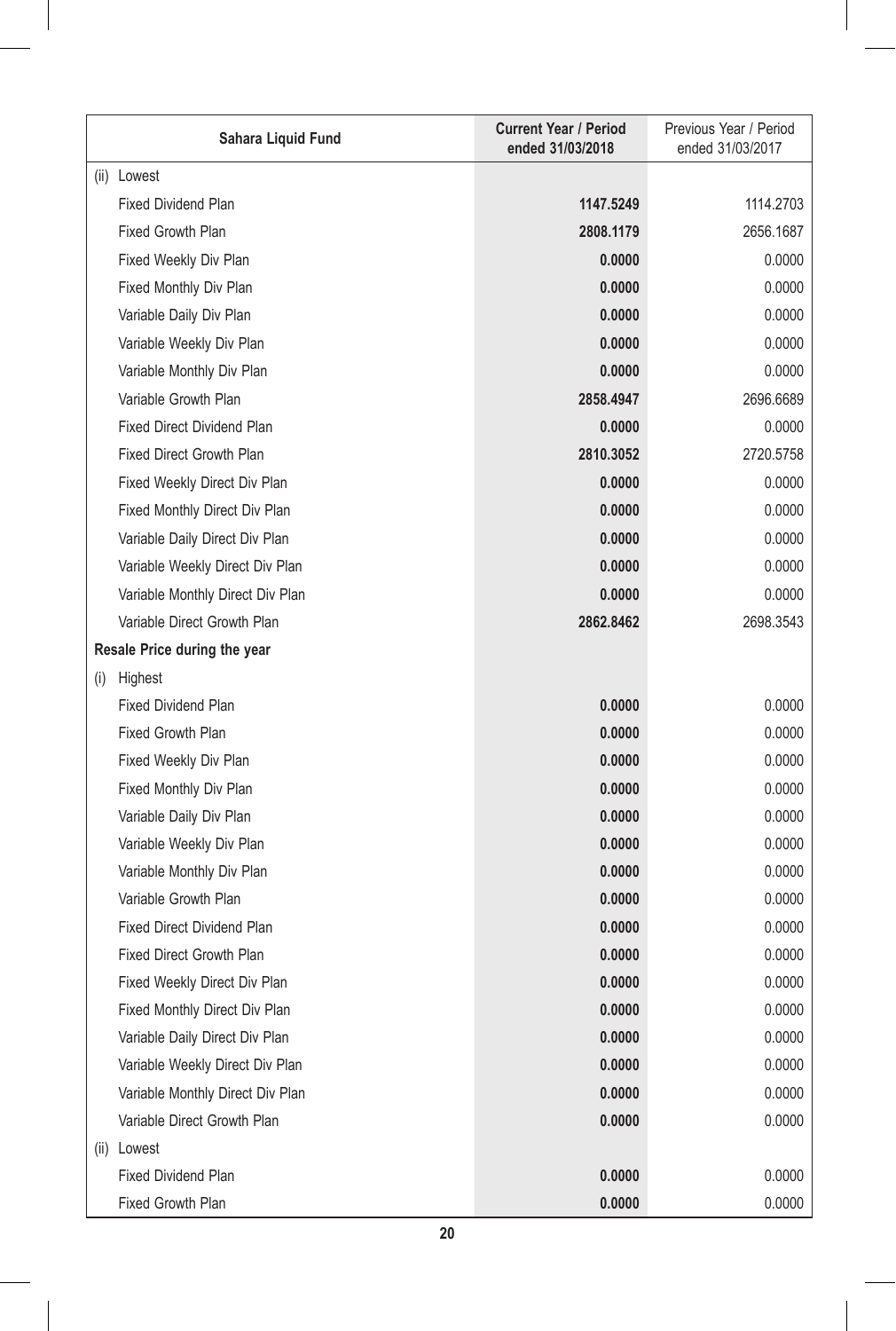|    | Sahara Liquid Fund                              | <b>Current Year / Period</b><br>ended 31/03/2018 | Previous Year / Period<br>ended 31/03/2017 |
|----|-------------------------------------------------|--------------------------------------------------|--------------------------------------------|
|    | Fixed Weekly Div Plan                           | 0.0000                                           | 0.0000                                     |
|    | Fixed Monthly Div Plan                          | 0.0000                                           | 0.0000                                     |
|    | Variable Daily Div Plan                         | 0.0000                                           | 0.0000                                     |
|    | Variable Weekly Div Plan                        | 0.0000                                           | 0.0000                                     |
|    | Variable Monthly Div Plan                       | 0.0000                                           | 0.0000                                     |
|    | Variable Growth Plan                            | 0.0000                                           | 0.0000                                     |
|    | <b>Fixed Direct Dividend Plan</b>               | 0.0000                                           | 0.0000                                     |
|    | Fixed Direct Growth Plan                        | 0.0000                                           | 0.0000                                     |
|    | Fixed Weekly Direct Div Plan                    | 0.0000                                           | 0.0000                                     |
|    | Fixed Monthly Direct Div Plan                   | 0.0000                                           | 0.0000                                     |
|    | Variable Daily Direct Div Plan                  | 0.0000                                           | 0.0000                                     |
|    | Variable Weekly Direct Div Plan                 | 0.0000                                           | 0.0000                                     |
|    | Variable Monthly Direct Div Plan                | 0.0000                                           | 0.0000                                     |
|    | Variable Direct Growth Plan                     | 0.0000                                           | 0.0000                                     |
|    | End                                             |                                                  |                                            |
|    | <b>Fixed Dividend Plan</b>                      | 1209.9653                                        | 1147.5513                                  |
|    | <b>Fixed Growth Plan</b>                        | 2960.9224                                        | 2808.1825                                  |
|    | Fixed Weekly Div Plan                           | 1027.4373                                        | 1027.4373                                  |
|    | Fixed Monthly Div Plan                          | 1043.3721                                        | 1043.3721                                  |
|    | Variable Daily Div Plan                         | 1218.9890                                        | 1152.5177                                  |
|    | Variable Weekly Div Plan                        | 1227.0898                                        | 1160.0934                                  |
|    | Variable Monthly Div Plan                       | 1240.6380                                        | 1171.6902                                  |
|    | Variable Growth Plan                            | 3023.3709                                        | 2858.5067                                  |
|    | <b>Fixed Direct Dividend Plan</b>               | 1209.9653                                        | 1147.5513                                  |
|    | <b>Fixed Direct Growth Plan</b>                 | 2963.8602                                        | 2810.3666                                  |
|    | Fixed Weekly Direct Div Plan                    | 1027.4373                                        | 1027.4373                                  |
|    | Fixed Monthly Direct Div Plan                   | 1043.3721                                        | 1043.3721                                  |
|    | Variable Daily Direct Div Plan                  | 1038.8267                                        | 1038.8267                                  |
|    | Variable Weekly Direct Div Plan                 | 1227.0898                                        | 1160.0934                                  |
|    | Variable Monthly Direct Div Plan                | 1055.8972                                        | 1055.8972                                  |
|    | Variable Direct Growth Plan                     | 3028.7410                                        | 2862.8583                                  |
|    | 2. Closing Assets Under Management (₹ in Lakhs) |                                                  |                                            |
|    | End                                             | 1382.37                                          | 1519.49                                    |
|    | Average (AAuM)                                  | 1415.14                                          | 2954.61                                    |
| 3. | Gross income as % of AAuM <sup>1</sup>          | 5.77%                                            | 6.13%                                      |
|    | 4. Expense Ratio:                               |                                                  |                                            |
|    | Total Expense as % of AAuM<br>а.                | 0.19                                             | 0.18                                       |
|    | b. Management Fee as % of AAuM                  | 0.10                                             | 0.08                                       |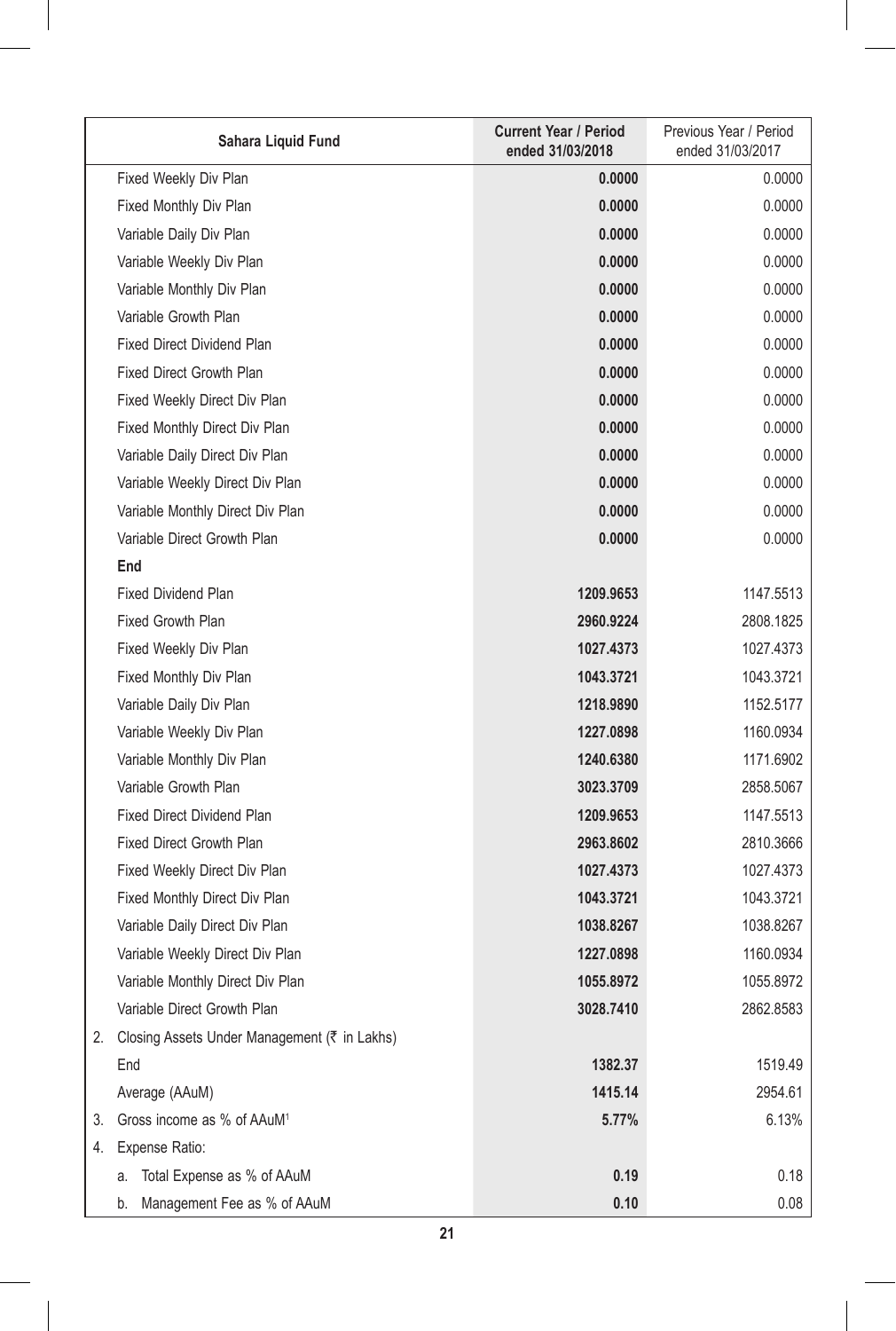|    |                                                              | Sahara Liguid Fund                              | <b>Current Year / Period</b><br>ended 31/03/2018 | Previous Year / Period<br>ended 31/03/2017 |
|----|--------------------------------------------------------------|-------------------------------------------------|--------------------------------------------------|--------------------------------------------|
| 5. |                                                              | Net Income as a percentage of AAuM <sup>2</sup> | 5.58%                                            | 5.96%                                      |
| 6. | Portfolio turnover ratio <sup>3</sup>                        |                                                 | 8.58                                             | 8.29                                       |
| 7. | Total Dividend per unit distributed during the year / period |                                                 | <b>NIL</b>                                       | <b>NIL</b>                                 |
| 8. | Returns $(\%)$ :                                             |                                                 |                                                  |                                            |
|    |                                                              | a. One Year                                     |                                                  |                                            |
|    |                                                              | Sahara Liquid Fund - Variable Pricing Option %  | 5.77                                             | 6.10                                       |
|    |                                                              | Sahara Liquid Fund- Fixed Pricing Option %      | 5.44                                             | 5.83                                       |
|    |                                                              | CRISIL Liquid Fund Index (%)                    | 6.84                                             | 7.11                                       |
|    |                                                              | b. Since Inception                              |                                                  |                                            |
|    |                                                              | Sahara Liquid Fund - Variable Pricing Option %  | 7.52                                             | 7.67                                       |
|    |                                                              | Sahara Liquid Fund- Fixed Pricing Option %      | 6.96                                             | 7.06                                       |
|    |                                                              | CRISIL Liquid Fund Index (%)                    | $7.39/NA*$                                       | $7.43/ NA*$                                |

\*\* based on the maximum load during the year

\* as index launched on March 31st, 2002.

1. Gross income = amount against (A) in the Revenue account i.e. Income.

2. Net income = amount against (C) in the Revenue account i.e. Net Realised Gains / (Losses) for the Year / Period.

3. Portfolio Turnover = Lower of sales or purchase divided by the Average AuM for the year/period.